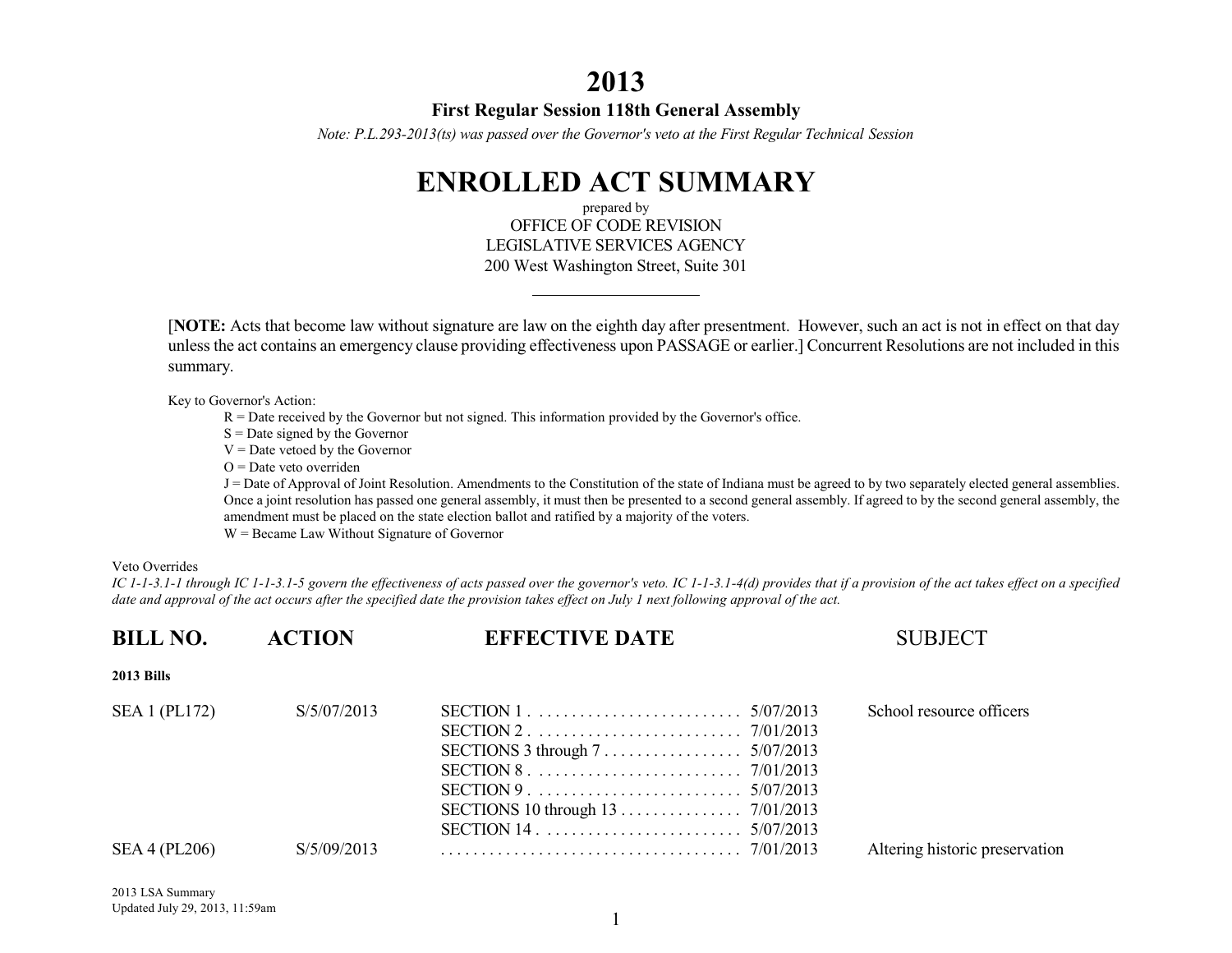|                      |             |                                                 | uisti ius                                   |
|----------------------|-------------|-------------------------------------------------|---------------------------------------------|
| SEA 5 (PL173)        | S/5/07/2013 |                                                 | Hospital liens and ambulance lier           |
| <b>SEA 6 (PL207)</b> | S/5/09/2013 | SECTIONS 1 through 7 5/09/2013                  | Petitioning for support for                 |
|                      |             |                                                 | educational needs                           |
|                      |             |                                                 |                                             |
|                      |             |                                                 |                                             |
|                      |             |                                                 |                                             |
|                      |             | SECTION 45 7/01/2012 (retroactive)              |                                             |
|                      |             |                                                 |                                             |
| <b>SEA 11 (PL12)</b> | S/4/01/2013 |                                                 | Motorsports trailers                        |
| <b>SEA 24 (PL42)</b> | S/4/12/2013 |                                                 | County extradition and sheriff's            |
|                      |             |                                                 | assistance fund                             |
| SEA 31(PL24)         | S/4/02/2013 |                                                 | Habitual offender charge filing<br>deadline |
| SEA 32 (PL25)        | S/4/02/2013 |                                                 | County executive meeting dates              |
| SEA 33 (PL26)        | S/4/02/2013 |                                                 | Deposit of sex or violent offender          |
|                      |             |                                                 | fees                                        |
| SEA 53 (PL208)       | S/5/09/2013 |                                                 | Child seduction                             |
| <b>SEA 85 (PL13)</b> | S/4/01/2013 | SECTION 1 4/01/2012 (retroactive)               | <b>Technical corrections</b>                |
|                      |             |                                                 |                                             |
|                      |             |                                                 |                                             |
|                      |             |                                                 |                                             |
|                      |             | SECTIONS 30 through 31  4/01/2012 (retroactive) |                                             |
|                      |             |                                                 |                                             |
|                      |             | SECTIONS 36 through 37  4/01/2012 (retroactive) |                                             |
|                      |             |                                                 |                                             |
|                      |             | SECTION 46 01/01/2013 (retroactive)             |                                             |
|                      |             |                                                 |                                             |
|                      |             |                                                 |                                             |
|                      |             |                                                 |                                             |
|                      |             | SECTIONS 81 through 82  4/01/2012 (retroactive) |                                             |
|                      |             | SECTIONS 83 through 157  4/01/2013              |                                             |
| SEA 94 (PL174)       | S/5/07/2013 |                                                 | Electric transmission owners                |
| SEA 98 (PL209)       | S/5/09/2013 |                                                 | Regional campus governance                  |
| SEA 115 (PL27)       | S/4/08/2013 |                                                 | Combat to college program                   |
| SEA 116 (PL14)       | S/4/01/2013 |                                                 | Voter identification numbers                |
| SEA 117 (PL77)       | S/4/24/2013 |                                                 | Ice skating rink liability                  |
| SEA 125 (PL119)      | S/4/30/2013 |                                                 | Committee on child services                 |

districts Hospital liens and ambulance liens Petitioning for support for educational needs

| Motorsports trailers               |
|------------------------------------|
| County extradition and sheriff's   |
| assistance fund                    |
| Habitual offender charge filing    |
| deadline                           |
| County executive meeting dates     |
| Deposit of sex or violent offender |
| fees                               |
| Child seduction                    |
| <b>Technical corrections</b>       |

Electric transmission owners Regional campus governance Combat to college program Voter identification numbers Ice skating rink liability Committee on child services oversight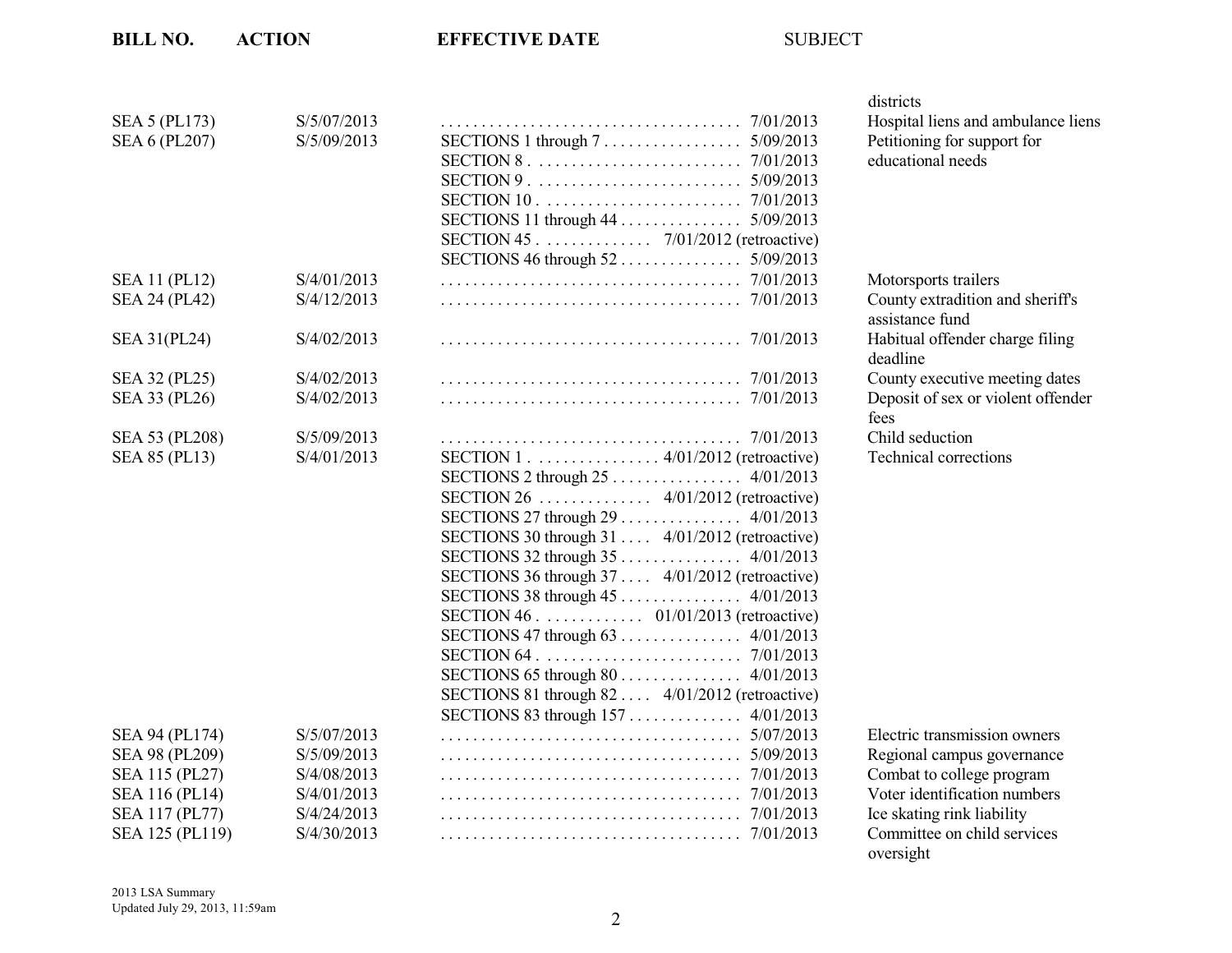| SEA 126 (PL43)        | S/4/12/2013 |                                       | Homeow          |
|-----------------------|-------------|---------------------------------------|-----------------|
| <b>SEA 142 (PL44)</b> | S/4/12/2013 |                                       | <b>Statutes</b> |
|                       |             |                                       | child sex       |
| SEA 152 (PL235)       | S/5/11/2013 | 7/01/2013                             | Property        |
| SEA 153 (PL41)        | S/4/09/2013 | 4/09/2013                             | Employr         |
| SEA 162 (PL175)       | S/5/07/2013 | 7/01/2013                             | Economi         |
|                       |             |                                       | and repo        |
| SEA 164 (PL236)       | S/5/11/2013 | 7/01/2013                             | Child in        |
| SEA 168 (PL237)       | S/5/11/2013 | 7/01/2013                             | Chemica         |
| SEA 169 (PL238)       | S/5/11/2013 | 7/01/2013                             | Fire insu       |
|                       |             |                                       | account         |
| SEA 173 (PL176)       | S/5/07/2013 | 7/01/2013                             | Lakefror        |
|                       |             |                                       | alcohol p       |
| SEA 175 (PL28)        | S/4/08/2013 |                                       | Public co       |
| SEA 177 (PL137)       | S/5/02/2013 |                                       | Tuition r       |
| SEA 180 (PL177)       | S/5/07/2013 | 7/01/2013                             | Higher e        |
|                       |             |                                       | and facu        |
| SEA 182 (PL120)       | S/4/30/2013 | SECTIONS $1$ through $4$<br>4/30/2013 | State edu       |
|                       |             | 7/01/2013                             | transfers       |
|                       |             | 4/30/2013<br>SECTIONS 6 through 9     |                 |
|                       |             | SECTIONS 10 through 14.<br>7/01/2013  |                 |
| SEA 189 (PL201)       | S/5/08/2013 | 7/01/2013                             | Performa        |
|                       |             | 5/08/2013                             | districts       |
| SEA 202 (PL239)       | S/5/11/2013 | 7/01/2013                             | Petitions       |
|                       |             |                                       | visitation      |
| SEA 203 (PL45)        | S/4/12/2013 | 7/01/2013                             | Protectic       |
|                       |             |                                       | commiss         |
| SEA 204 (PL178)       | S/5/07/2013 | 7/01/2013                             | Sewer co        |
| SEA 205 (PL179)       | S/5/07/2013 | 7/01/2013                             | Regional        |
| SEA 207 (PL180)       | S/5/07/2013 | 7/01/2013                             | Resident        |
|                       |             |                                       | educatio        |
| SEA 213 (PL88)        | S/4/25/2013 | 7/01/2013                             | Employe         |
| SEA 222 (PL46)        | S/4/12/2013 | 7/01/2013                             | Unclaim         |
| SEA 223 (PL181)       | S/5/07/2013 | 5/07/2013                             | Child ex        |
| SEA 224 (PL182)       | S/5/07/2013 | 7/01/2013                             | Duties of       |
|                       |             |                                       | delegate        |
| SEA 225 (PL183)       | S/5/07/2013 | 7/01/2013                             | Appoint         |
|                       |             |                                       | V conve         |
| SEA 226 (PL240)       | S/5/11/2013 |                                       | Suspensi        |
|                       |             |                                       |                 |

3 Homeowners association covenants 3 Statutes of limitations involving child sex abuse 3 Property tax assessments 3 Employment of children 3 Economic development incentives and reports 3 Child in need of services petitions 3 Chemical tests for intoxication  $3 \text{ Fire insurance proceeds escrow}$ account Lakefront development project alcohol permit 3 Public contract for services 3 Tuition rates for veterans  $B \rightarrow$  Higher education grading practices and faculty organization State educational institutions; credit

3 Performance-qualified school Bea 3 **5** 202 **11** 202 (Petitions to modify custody and visitation Protection and advocacy services commission Sewer connections 3 Regional sewer districts Resident tuition rate and other educational aid 3 Employee benefits 3 Unclaimed property 3 Child exploitation Duties of Article V convention delegates Appointment of delegates to Article V convention Suspension of local officeholders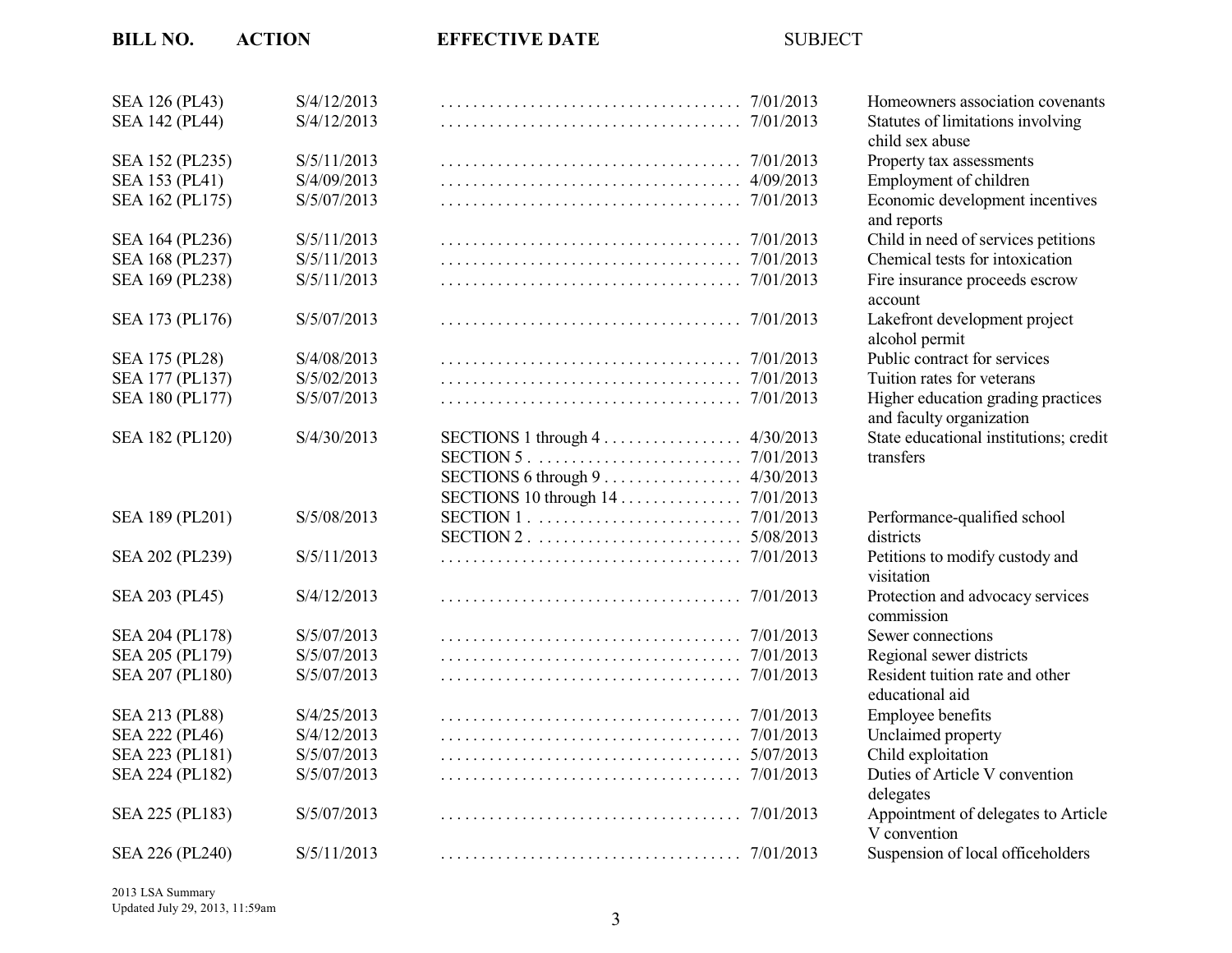| <b>BILL NO.</b> | <b>ACTION</b> | <b>EFFECTIVE DATE</b>                                                      | <b>SUBJECT</b> |                                                            |
|-----------------|---------------|----------------------------------------------------------------------------|----------------|------------------------------------------------------------|
| SEA 228 (PL15)  | S/4/01/2013   |                                                                            |                | Indiana public retirement system<br>administrative matters |
| SEA 235 (PL241) | S/5/11/2013   | SECTIONS 1 through $2 \ldots \ldots \ldots \ldots \ldots \ldots$ 7/01/2013 |                | Video service providers                                    |
|                 |               |                                                                            |                |                                                            |
|                 |               |                                                                            |                |                                                            |
| SEA 238 (PL91)  | S/4/26/2013   |                                                                            |                | Charges for consumer loans and<br>credit sales             |
| SEA 242 (PL78)  | S/4/24/2013   |                                                                            |                | Homeland security matters                                  |
|                 |               |                                                                            | 4/24/2013      |                                                            |
|                 |               |                                                                            |                |                                                            |
|                 |               | SECTIONS 8 through 10 4/24/2013                                            |                |                                                            |
| SEA 243 (PL184) | S/5/07/2013   |                                                                            |                | Public records                                             |
| SEA 246 (PL185) | S/5/07/2013   |                                                                            |                | Certification of controlled drug                           |
|                 |               |                                                                            |                | clinics                                                    |
|                 |               |                                                                            |                |                                                            |
|                 |               | SECTIONS 4 through $6 \ldots \ldots \ldots \ldots$                         | 7/01/2013      |                                                            |
|                 |               |                                                                            | 5/07/2013      |                                                            |
|                 |               | SECTIONS 8 through 10 7/01/2013                                            |                |                                                            |
| SEA 248 (PL242) | S/5/11/2013   |                                                                            |                | State employee deferred<br>compensation contributions      |
| SEA 249 (PL47)  | S/4/12/2013   |                                                                            |                | Pension plan reporting                                     |
| SEA 250 (PL186) | S/5/07/2013   |                                                                            |                | Petition carriers                                          |
| SEA 263 (PL187) | S/5/07/2013   |                                                                            |                | Faith-based and community<br>initiatives foundation        |
| SEA 265 (PL29)  | S/4/08/2013   |                                                                            |                | Health care provider peer review<br>committees             |
| SEA 267 (PL188) | S/5/07/2013   |                                                                            |                | Mental health matters                                      |
| <b>SEA 273</b>  | V/5/08/2013   |                                                                            |                | Anesthesiologist assistant licensure                       |
| SEA 275 (PL48)  | S/4/12/2013   |                                                                            |                | Property tax installment payments                          |
|                 |               |                                                                            |                |                                                            |
| SEA 277 (PL76)  | S/4/18/2013   |                                                                            | 7/01/2013      | Methamphetamine vehicle<br>information disclosure          |
| SEA 279 (PL189) | S/5/07/2013   |                                                                            | 7/01/2013      | Nonnamed parties in foreclosure<br>actions                 |
| SEA 285 (PL243) | S/5/11/2013   | SECTIONS $1$ through $2$                                                   | 5/11/2013      | Waiver of the right to remonstrate                         |
|                 |               |                                                                            |                | against annexation                                         |
|                 |               |                                                                            |                |                                                            |
| SEA 290 (PL16)  | S/4/01/2013   |                                                                            |                | Military trained emergency medical<br>providers            |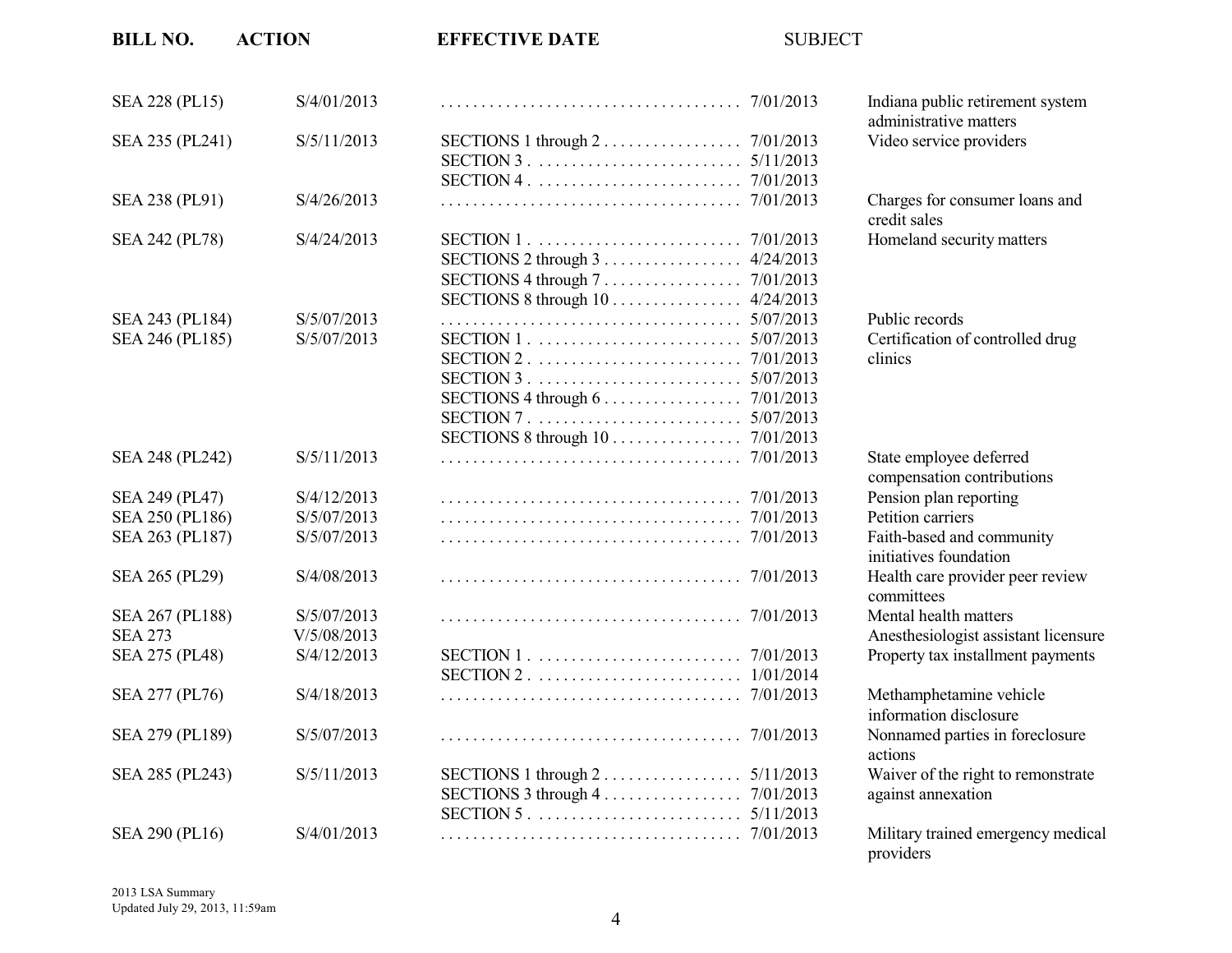| <b>BILL NO.</b>       | <b>ACTION</b> | <b>EFFECTIVE DATE</b>                                                      | <b>SUBJECT</b> |                                                            |
|-----------------------|---------------|----------------------------------------------------------------------------|----------------|------------------------------------------------------------|
| SEA 293 (PL121)       | S/4/30/2013   |                                                                            |                | Government accounting study                                |
| SEA 297 (PL244)       | S/5/11/2013   |                                                                            |                | committee<br>Payments from excess liability trust          |
|                       |               |                                                                            |                | fund                                                       |
| SEA 305 (PL225)       | S/5/10/2013   |                                                                            |                | Child care regulation                                      |
| SEA 319 (PL1)         | S/2/27/2013   | SECTION 1. 3/01/2013 (Retroactive)                                         | 2/27/2013      | Soil productivity factors                                  |
| SEA 323 (PL30)        | S/4/08/2013   |                                                                            | 7/01/2013      | Battle flag preservation                                   |
|                       |               |                                                                            |                |                                                            |
| SEA 324 (PL245)       | S/5/11/2013   |                                                                            |                | State employee death benefit<br>Chronic school absenteeism |
| SEA 338 (PL246)       | S/5/11/2013   |                                                                            |                |                                                            |
|                       |               | SECTIONS 2 through 5 7/01/2013                                             |                |                                                            |
|                       |               |                                                                            |                |                                                            |
|                       |               | SECTIONS 7 through 9 7/01/2013                                             |                |                                                            |
| SEA 343 (PL202)       | S/5/08/2013   |                                                                            |                | Local government reorganization                            |
|                       |               |                                                                            | 7/01/2013      |                                                            |
|                       |               | SECTIONS 18 through 21. 1/01/2014                                          |                |                                                            |
|                       |               | SECTIONS 22 through 35 7/01/2013                                           |                |                                                            |
| SEA 345 (PL122)       | S/4/30/2013   |                                                                            |                | Use of restraints and seclusion in<br>schools              |
| SEA 347 (PL247)       | S/5/11/2013   |                                                                            |                | Child seduction                                            |
|                       |               | SECTIONS 2 through $3 \ldots \ldots \ldots \ldots \ldots \ldots$ 7/01/2013 |                |                                                            |
|                       |               |                                                                            |                |                                                            |
|                       |               | SECTIONS 5 through 7 7/01/2014                                             |                |                                                            |
|                       |               | SECTIONS 8 through 10                                                      | 7/01/2013      |                                                            |
| SEA 349 (PL226)       | S/5/10/2013   |                                                                            | 7/01/2013      | Municipal utility funds and<br>economic development        |
| SEA 350 (PL31)        | S/4/08/2013   |                                                                            |                | Selection of alumni trustees for<br>Wabash College         |
| SEA 352 (PL190)       | S/5/07/2013   |                                                                            |                | School policies on gang activities                         |
| SEA 361 (PL123)       | S/4/30/2013   |                                                                            |                | Intimidation                                               |
| SEA 364 (PL124)       | S/4/30/2013   |                                                                            |                | Indiana sportsmen's benevolence                            |
|                       |               |                                                                            |                | account                                                    |
| SEA 365 (PL79)        | S/4/24/2013   |                                                                            | 7/01/2013      | Utility facility relocation                                |
| SEA 367 (PL49)        | S/4/12/2013   |                                                                            |                | Conservation easements                                     |
| SEA 369 (PL248)       | S/5/11/2013   |                                                                            |                | Public records                                             |
|                       |               | SECTIONS 3 through $5 \ldots \ldots \ldots \ldots \ldots \ldots 5/11/2013$ |                |                                                            |
| <b>SEA 370 (PL80)</b> | S/4/24/2013   |                                                                            |                | Title insurance                                            |
| SEA 371 (PL136)       | S/5/01/2013   |                                                                            |                | Abortion inducing drugs                                    |
| SEA 372 (PL249)       | S/5/11/2013   |                                                                            |                | Youth athletic concussions                                 |

2013 LSA Summary Updated July 29, 2013, 11:59am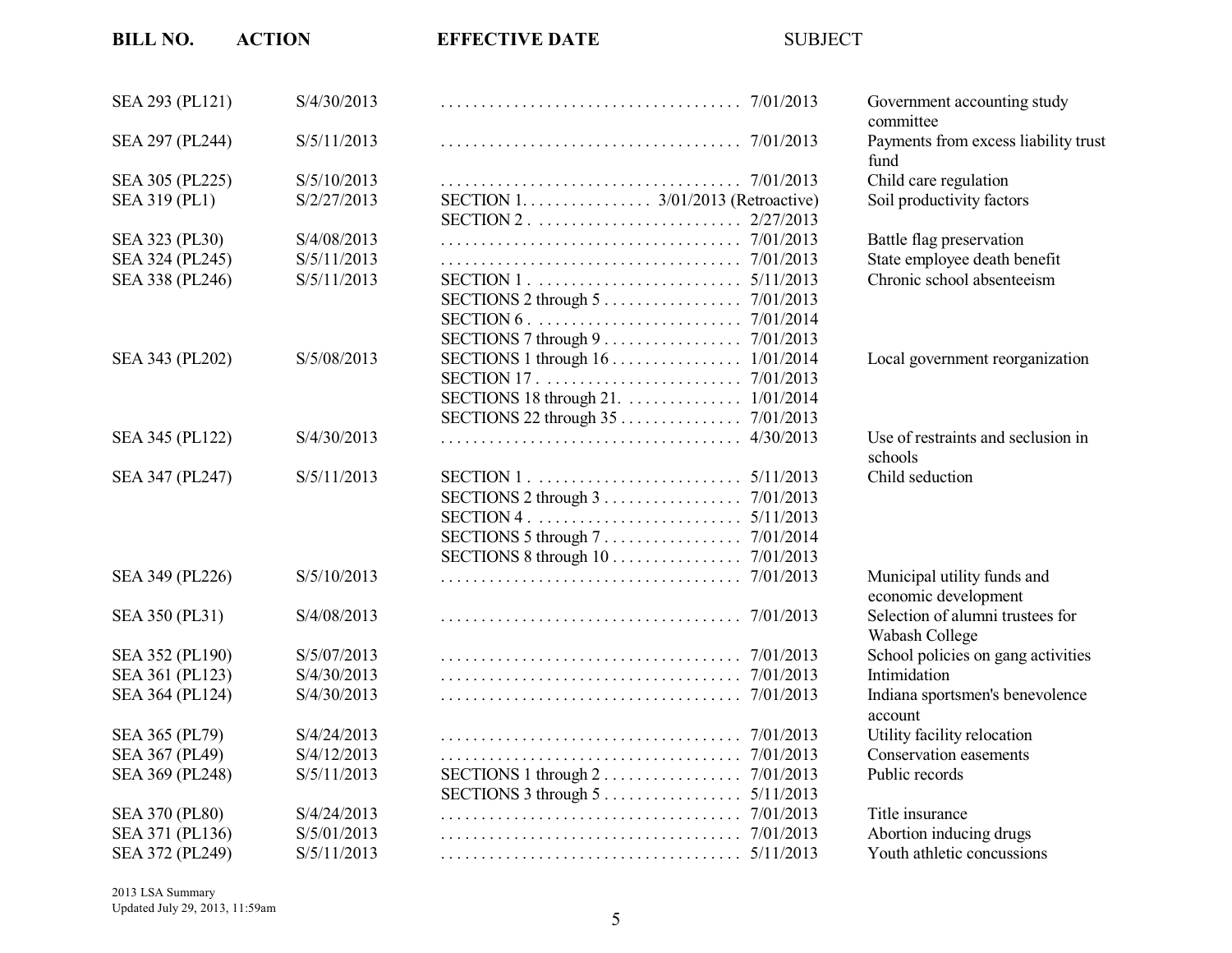| <b>BILL NO.</b> | <b>ACTION</b> | <b>EFFECTIVE DATE</b>                                                      | <b>SUBJECT</b> |                                                       |
|-----------------|---------------|----------------------------------------------------------------------------|----------------|-------------------------------------------------------|
| SEA 382 (PL250) | S/5/11/2013   |                                                                            |                | Senior consumer protection act                        |
|                 |               |                                                                            |                |                                                       |
| SEA 385 (PL251) | S/5/11/2013   | SECTION 1. 1/01/2013 (retroactive)                                         |                | Regional sewer districts                              |
|                 |               | SECTIONS 2 through 3 7/01/2013<br>SECTION 4. 1/01/2013 (retroactive)       |                |                                                       |
|                 |               |                                                                            |                |                                                       |
| SEA 387 (PL50)  | S/4/12/2013   |                                                                            |                | Parking for persons with disabilities                 |
| SEA 388 (PL252) | S/5/11/2013   |                                                                            |                | <b>Election</b> matters                               |
| SEA 402 (PL253) | S/5/11/2013   |                                                                            |                | Principal leadership academy                          |
| SEA 403 (PL51)  | S/4/12/2013   |                                                                            |                | Disabled Hoosier veteran license                      |
|                 |               |                                                                            |                | plate                                                 |
| SEA 406 (PL125) | S/4/30/2013   |                                                                            |                | Postsecondary enrollment                              |
|                 |               |                                                                            |                | opportunities                                         |
| SEA 409 (PL254) | S/5/11/2013   |                                                                            |                | Teacher licensing                                     |
|                 |               | SECTIONS 2 through 3 7/01/2013                                             |                |                                                       |
| SEA 414 (PL126) | S/4/30/2013   |                                                                            |                | Insurance coverage for breast<br>ultrasound exams     |
| SEA 415 (PL191) | S/5/07/2013   | SECTIONS 1 through $3 \ldots \ldots \ldots \ldots \ldots \ldots 5/07/2013$ |                | Department of health matters                          |
|                 |               |                                                                            |                |                                                       |
| SEA 421 (PL192) | S/5/07/2013   |                                                                            |                | School bus safety belts                               |
| SEA 422 (PL127) | S/4/30/2013   |                                                                            | 7/01/2013      | Family friendly school designation                    |
| SEA 431 (PL52)  | S/4/12/2013   |                                                                            | 7/01/2013      | Property and casualty guaranty<br>association         |
| SEA 432 (PL81)  | S/4/24/2013   |                                                                            | 7/01/2013      | Self-storage insurance                                |
| SEA 433 (PL203) | S/5/08/2013   | SECTIONS 1 through 2                                                       | 5/08/2013      | Abandoned property                                    |
|                 |               | SECTIONS 3 through 29 7/01/2013                                            |                |                                                       |
| SEA 457 (PL128) | S/4/30/2013   |                                                                            |                | Farming practices and inspections                     |
| SEA 459 (PL255) | S/5/11/2013   |                                                                            |                | Local government reorganization                       |
|                 |               | SECTIONS 2 through 9 7/01/2013                                             |                |                                                       |
|                 |               |                                                                            | 5/11/2013      |                                                       |
|                 |               | SECTIONS 11 through 14 7/01/2013                                           |                |                                                       |
|                 |               |                                                                            |                |                                                       |
| SEA 464 (PL129) | S/4/30/2013   |                                                                            |                | Education funding for children in<br>residential care |
| SEA 465 (PL53)  | S/4/12/2013   |                                                                            |                | Indiana works councils                                |
| SEA 471 (PL32)  | S/4/08/2013   |                                                                            |                | Prescriptions for brand name drugs                    |
| SEA 475 (PL82)  | S/4/24/2013   |                                                                            | 4/24/2013      | Local government issues                               |
| SEA 479 (PL227) | S/5/10/2013   |                                                                            |                | Use tax on gasoline                                   |
|                 |               | SECTIONS 18 through 20 7/01/2013                                           |                |                                                       |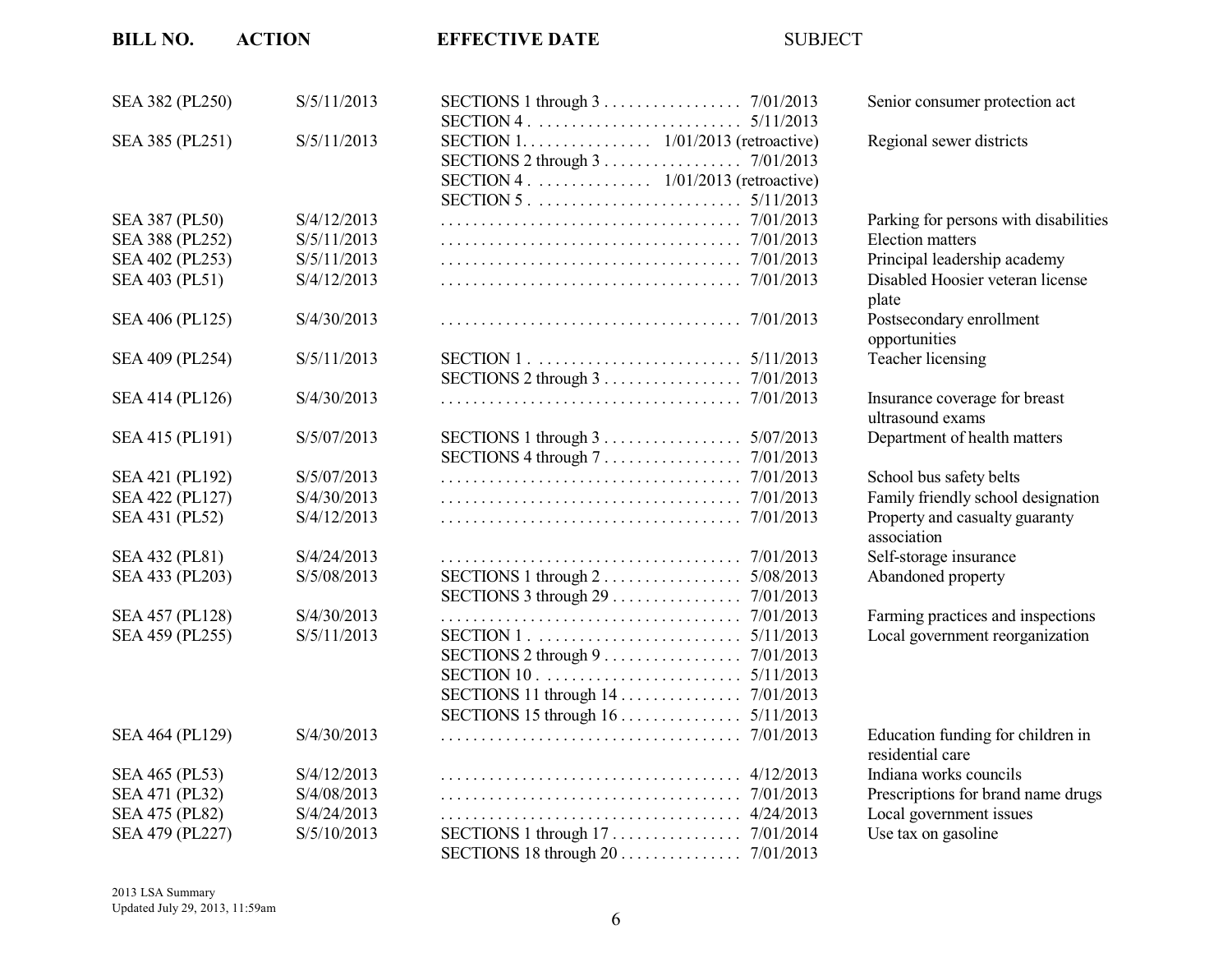| SEA 486 (PL83)  | S/4/24/2013 |                                                                                   |
|-----------------|-------------|-----------------------------------------------------------------------------------|
| SEA 492 (PL256) | S/5/11/2013 | SECTIONS 1 through $5 \ldots \ldots \ldots \ldots \ldots \ldots$ 7/01/2013        |
|                 |             | 5/11/2013                                                                         |
|                 |             | 6/30/2013                                                                         |
|                 |             |                                                                                   |
| SEA 494 (PL228) | S/5/10/2013 | 5/10/2013                                                                         |
| SEA 496 (PL193) | S/5/07/2013 | 7/01/2013                                                                         |
| SEA 499 (PL54)  | S/4/12/2013 |                                                                                   |
|                 |             | 4/12/2013                                                                         |
|                 |             | SECTIONS 3 through 7 7/01/2013                                                    |
| SEA 500 (PL130) | S/4/30/2013 | 7/01/2013                                                                         |
| SEA 506 (PL33)  | S/4/08/2013 | SECTIONS 1 through $5 \ldots \ldots \ldots \ldots \ldots \ldots \ldots$ 7/01/2013 |
|                 |             | 1/01/2014                                                                         |
|                 |             | 7/01/2013                                                                         |
| SEA 509 (PL55)  | S/4/12/2013 | 7/01/2013                                                                         |
| SEA 517 (PL257) | S/5/11/2013 |                                                                                   |
|                 |             |                                                                                   |
|                 |             | SECTIONS 3 through $4 \ldots \ldots \ldots \ldots \ldots \ldots 1/01/2014$        |
|                 |             | SECTIONS 5 through 10 7/01/2013                                                   |
|                 |             | SECTIONS 11 through $18$<br>5/11/2013                                             |
|                 |             | 7/01/2013                                                                         |
|                 |             | SECTIONS 20 through 28<br>5/11/2013                                               |
|                 |             | SECTION 29 1/01/2013 (retroactive)                                                |
|                 |             |                                                                                   |
|                 |             |                                                                                   |
|                 |             |                                                                                   |
|                 |             |                                                                                   |
|                 |             | SECTION 45 1/01/2009 (retroactive)                                                |
|                 |             | SECTION 46 1/01/2007 (retroactive)                                                |
|                 |             | SECTION 47 1/01/2011 (retroactive)                                                |
|                 |             |                                                                                   |
|                 |             |                                                                                   |
|                 |             |                                                                                   |
| SEA 518 (PL194) | S/5/07/2013 |                                                                                   |
| SEA 519 (PL258) | S/5/11/2013 |                                                                                   |
|                 |             |                                                                                   |

Judicial officers Various telecommunications matters

State and local taxation Control of ephedrine and pseudoephedrine Service credit for prosecutor pension

Residential settings for developmentally disabled individuals Unemployment insurance

Human trafficking Local government finance

Various election law matters Various election law matters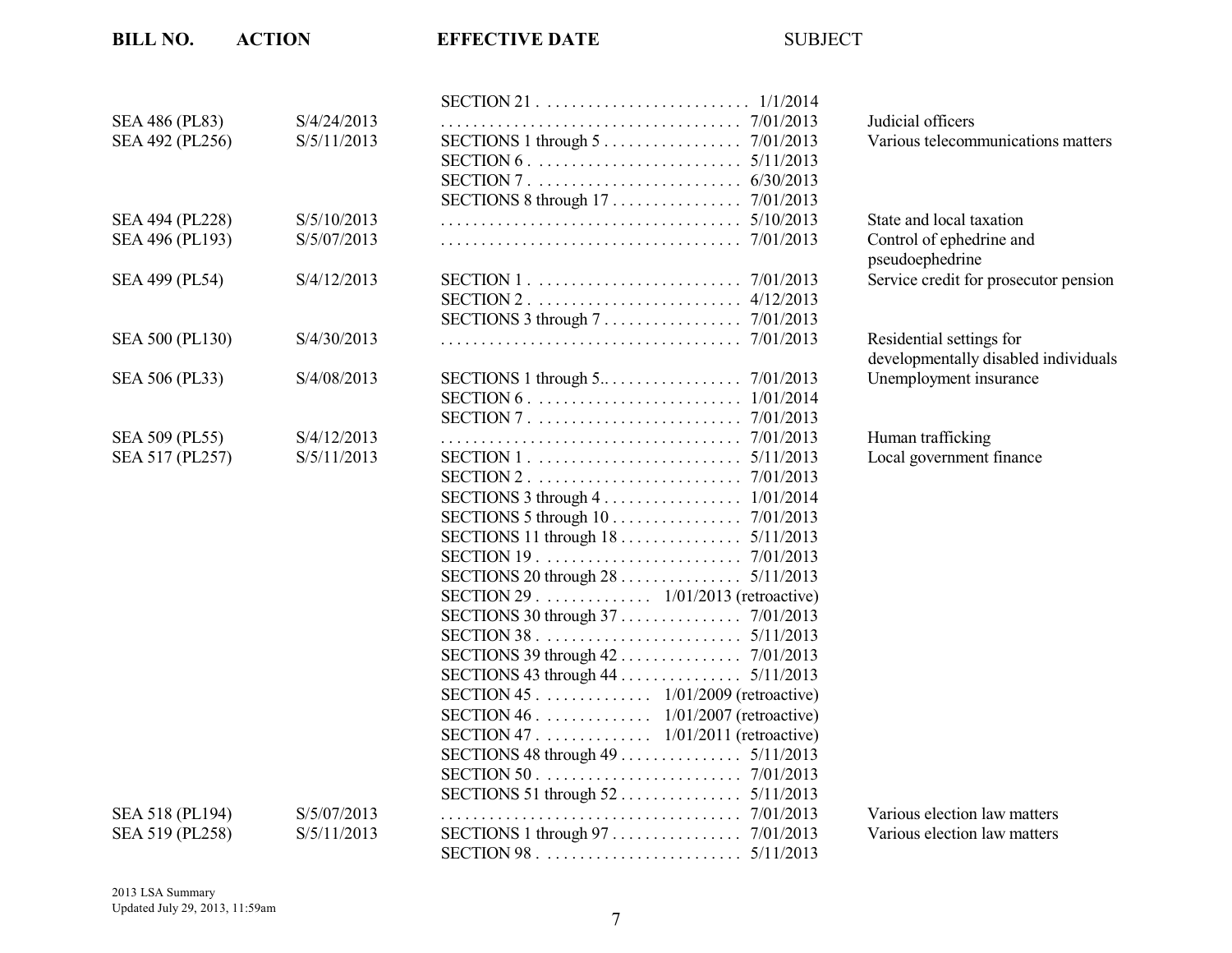| SEA 523 (PL259) | S/5/11/2013 |                                       | Registration o             |
|-----------------|-------------|---------------------------------------|----------------------------|
|                 |             |                                       | snowmobiles                |
| SEA 524 (PL131) | S/4/30/2013 |                                       | Indiana-Mich<br>commission |
| SEA 526 (PL195) | S/5/07/2013 |                                       | PERF membe                 |
|                 |             |                                       | benefits                   |
| SEA 527 (PL56)  | S/4/12/2013 |                                       | Judges' and pi             |
| SEA 528 (PL229) | S/5/10/2013 | SECTIONS 1 through 16 5/10/2013       | Gaming                     |
|                 |             |                                       |                            |
|                 |             |                                       |                            |
|                 |             |                                       |                            |
|                 |             |                                       |                            |
|                 |             |                                       |                            |
| SEA 529 (PL34)  | S/4/08/2013 |                                       | Office of ener             |
| SEA 530 (PL260) | S/5/11/2013 | 7/01/2013                             | Schedule for e             |
|                 |             | 5/11/2013                             | transfers                  |
| SEA 532 (PL132) | S/4/30/2013 | 7/01/2013                             | Higher educat              |
| SEA 535 (PL84)  | S/4/24/2013 | 4/24/2013                             | Airport author             |
|                 |             |                                       | development                |
| SEA 536 (PL196) | S/5/07/2013 |                                       | Synthetic drug             |
| SEA 537 (PL92)  | S/4/26/2013 | SECTIONS 1 through 78 7/01/2013       | Secretary of s             |
|                 |             |                                       | and vehicles               |
|                 |             |                                       |                            |
| SEA 538 (PL85)  | S/4/24/2013 |                                       | Various moto               |
| SEA 544 (PL261) | S/5/11/2013 | SECTIONS 1 through 33 7/01/2013       | State and loca             |
|                 |             | SECTIONS 34 through 37 1/01/2014      |                            |
|                 |             |                                       |                            |
|                 |             | 1/01/2014                             |                            |
|                 |             | 7/01/2013<br>SECTIONS 45 through $47$ |                            |
|                 |             | 5/11/2013                             |                            |
| SEA 553 (PL89)  | S/4/25/2013 | 7/01/2013                             | Vision testing             |
| SEA 554 (PL204) | S/5/08/2013 | 7/01/2013                             | Telehealth ser             |
| SEA 558 (PL57)  | S/4/12/2013 | 7/01/2013                             | Land surveyor              |
| SEA 559 (PL197) | S/5/07/2013 | 7/01/2013                             | Fraud                      |
| SEA 560 (PL133) | S/4/30/2013 |                                       | Utility transm             |
|                 |             | SECTIONS 2 through 5 4/30/2013        |                            |
|                 |             |                                       |                            |
| SEA 561 (PL198) | S/5/07/2013 |                                       | Indiana 2016               |

snowmobiles Indiana-Michigan state boundary commission PERF membership and retirement benefits Judges' and prosecutors' pensions<br>Gaming

Registration of off-road vehicles and

Office of energy development Schedule for electronic benefits Higher education student loans Airport authorities and economic development Synthetic drugs Secretary of state, dealer services, and vehicles

Various motor vehicle issues State and local tax administration

Telehealth services under Medicaid Land surveyors<br>Fraud Utility transmission

Indiana 2016 Bicentennial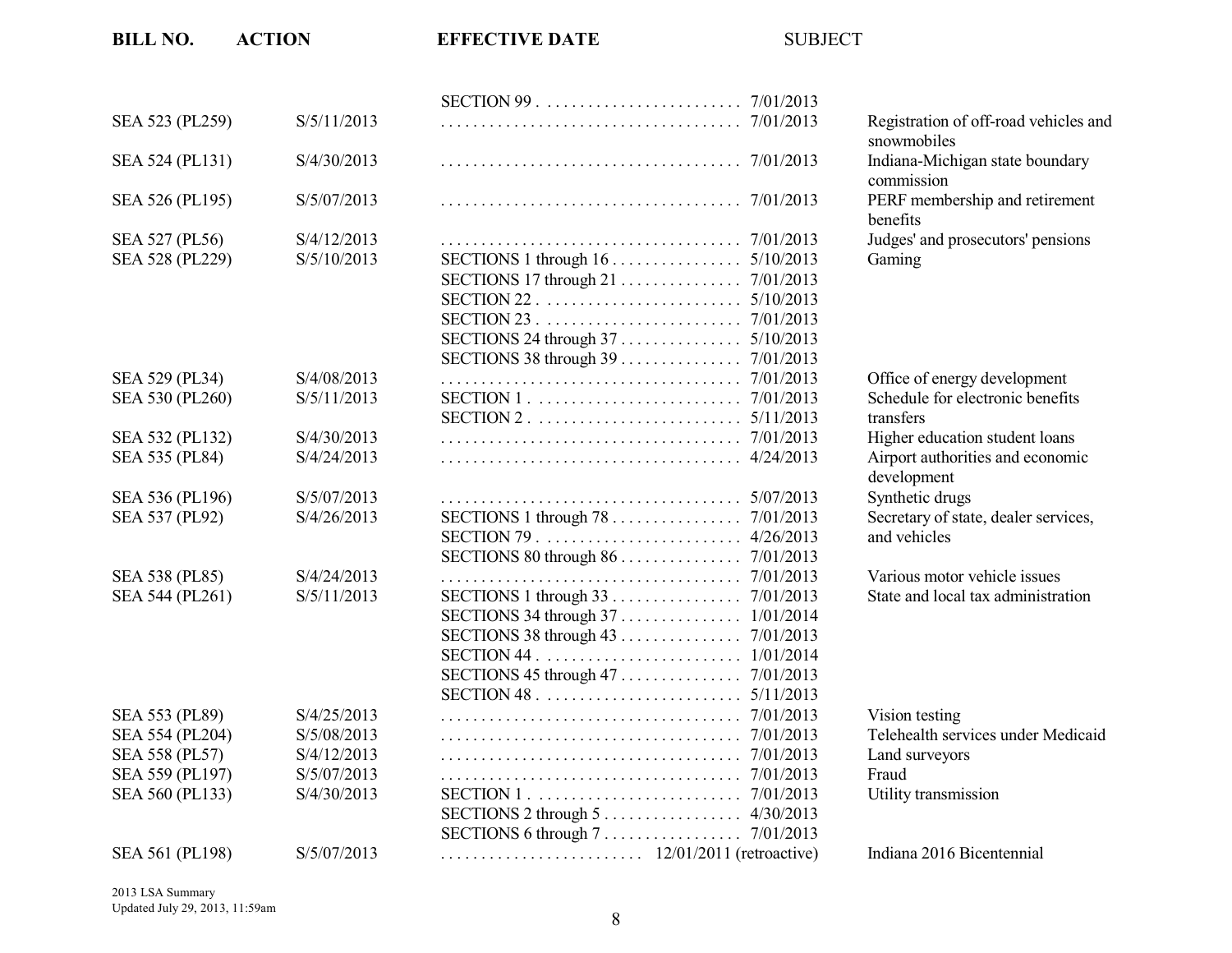|                       |             |                                                                            | Commission                          |
|-----------------------|-------------|----------------------------------------------------------------------------|-------------------------------------|
| SEA 563 (PL262)       | S/5/11/2013 | 7/01/2013                                                                  | Various motor vehicle issues        |
| <b>SEA 564 (PL90)</b> | S/4/25/2013 |                                                                            | Veterans preference on state        |
|                       |             |                                                                            | contracts                           |
| SEA 567 (PL35)        | S/4/08/2013 |                                                                            | Uniform crime reporting system      |
| SEA 582 (PL199)       | S/5/07/2013 |                                                                            | Hospital police departments         |
| SEA 585 (PL230)       | S/5/10/2013 |                                                                            | State and local administration      |
|                       |             | SECTIONS 4 through $5 \ldots \ldots \ldots \ldots$<br>9/01/2013            |                                     |
|                       |             | SECTIONS 6 through $8 \ldots \ldots \ldots \ldots \ldots \ldots$ 7/01/2013 |                                     |
|                       |             | 5/10/2013                                                                  |                                     |
| SEA 586 (PL263)       | S/5/11/2013 |                                                                            | IDEM certified mail                 |
| SEA 589 (PL134)       | S/4/30/2013 | SECTIONS 1 through 21 7/01/2013                                            | Occupational licensing issues       |
|                       |             |                                                                            |                                     |
|                       |             |                                                                            |                                     |
| SEA 590 (PL264)       | S/5/11/2013 |                                                                            | Dental matters                      |
| SEA 608 (PL265)       | S/5/11/2013 |                                                                            | Sales tax exemption and SSUTA       |
|                       |             |                                                                            | compliance                          |
| SEA 609 (PL210)       | S/5/09/2013 |                                                                            | Horse racing                        |
|                       |             |                                                                            |                                     |
|                       |             |                                                                            |                                     |
|                       |             |                                                                            |                                     |
|                       |             | SECTIONS 5 through 6 7/01/2013                                             |                                     |
|                       |             | SECTIONS 7 through $10$<br>1/01/2014                                       |                                     |
|                       |             | SECTIONS 11 through 18 7/01/2013                                           |                                     |
|                       |             |                                                                            |                                     |
| SEA 615 (PL200)       | S/5/07/2013 | SECTIONS 1 through $2 \ldots \ldots \ldots \ldots \ldots \ldots$ 7/01/2014 | Real estate agents and brokers      |
|                       |             |                                                                            |                                     |
|                       |             |                                                                            |                                     |
|                       |             |                                                                            |                                     |
|                       |             |                                                                            |                                     |
|                       |             |                                                                            |                                     |
| SEA 616 (PL58)        | S/4/12/2013 |                                                                            | Study of electronic medical records |
|                       | S/4/12/2013 |                                                                            |                                     |
| SEA 620 (PL59)        |             |                                                                            | Proof of financial responsibility   |
| SEA 621 (PL266)       | S/5/11/2013 |                                                                            | Local government issues             |
| HEA 1001 (PL205)      | S/5/08/2013 |                                                                            | <b>Biennial</b> budget              |
|                       |             |                                                                            |                                     |
|                       |             |                                                                            |                                     |
|                       |             |                                                                            |                                     |
|                       |             |                                                                            |                                     |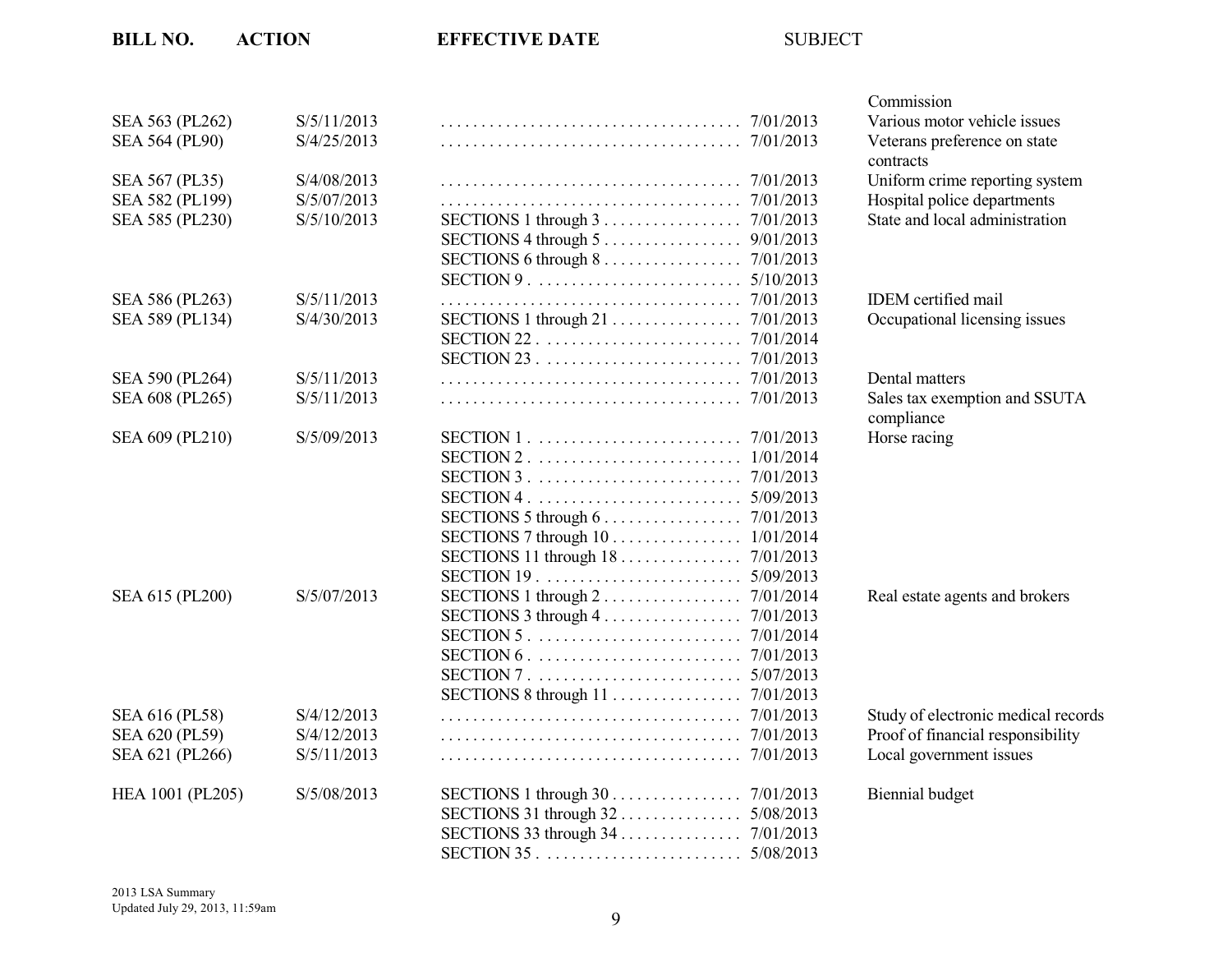| SECTIONS 36 through $37$<br>7/01/2013                                       |
|-----------------------------------------------------------------------------|
| SECTIONS 38 through 48<br>5/08/2013                                         |
| SECTIONS 49 through $64$<br>7/01/2013                                       |
| $SECTION 65 \ldots \ldots \ldots \ldots \ldots \ldots \ldots$<br>5/08/2013  |
| SECTIONS 66 through $76$<br>7/01/2013                                       |
| 1/01/2014                                                                   |
| SECTIONS 78 through 79<br>7/01/2013                                         |
| SECTIONS 80 through 81  1/1/2013 (retroactive)                              |
| SECTIONS 82 through 84<br>7/01/2013                                         |
| SECTIONS 85 through 98<br>6/01/2013                                         |
| SECTIONS 99 through 108  1/1/2013 (retroactive)                             |
| 7/01/2013                                                                   |
| SECTIONS 110 through 124  1/1/2013 (retroactive)                            |
| 7/01/2013                                                                   |
| SECTION $126$ .<br>1/01/2014                                                |
| SECTIONS 127 through $135$<br>7/01/2013                                     |
| SECTIONS 136 through $165$<br>5/15/2013                                     |
| SECTIONS 166 through $168$<br>7/01/2013                                     |
| $SECTION 169 \ldots \ldots \ldots \ldots \ldots \ldots \ldots$<br>5/08/2013 |
| SECTIONS 170 through $171$<br>7/01/2013                                     |
| SECTIONS 172 through $183$<br>5/08/2013                                     |
| SECTIONS 184 through 188<br>7/01/2013                                       |
| SECTIONS 189 through 218<br>5/08/2013                                       |
| SECTIONS 219 through $227$<br>7/01/2013                                     |
| 5/08/2013                                                                   |
| SECTIONS 229 through $256$<br>7/01/2013                                     |
| 5/08/2013                                                                   |
| 7/01/2013                                                                   |
| 6/30/2013                                                                   |
| SECTIONS 260 through $270$<br>7/01/2013                                     |
| 5/08/2013                                                                   |
| $SECTION 272 \ldots \ldots \ldots \ldots \ldots \ldots$<br>7/01/2013        |
| SECTIONS 273 through $275$<br>5/08/2013                                     |
| SECTIONS 276 through $279$<br>7/01/2013                                     |
| $SECTION 280 \ldots \ldots \ldots \ldots \ldots \ldots \ldots$<br>5/08/2013 |
| SECTIONS 281 through $282$<br>7/01/2013                                     |
| 5/08/2013                                                                   |
| SECTIONS 284 through 291<br>7/01/2013                                       |
| $SECTION 292 \ldots$<br>1/01/2014                                           |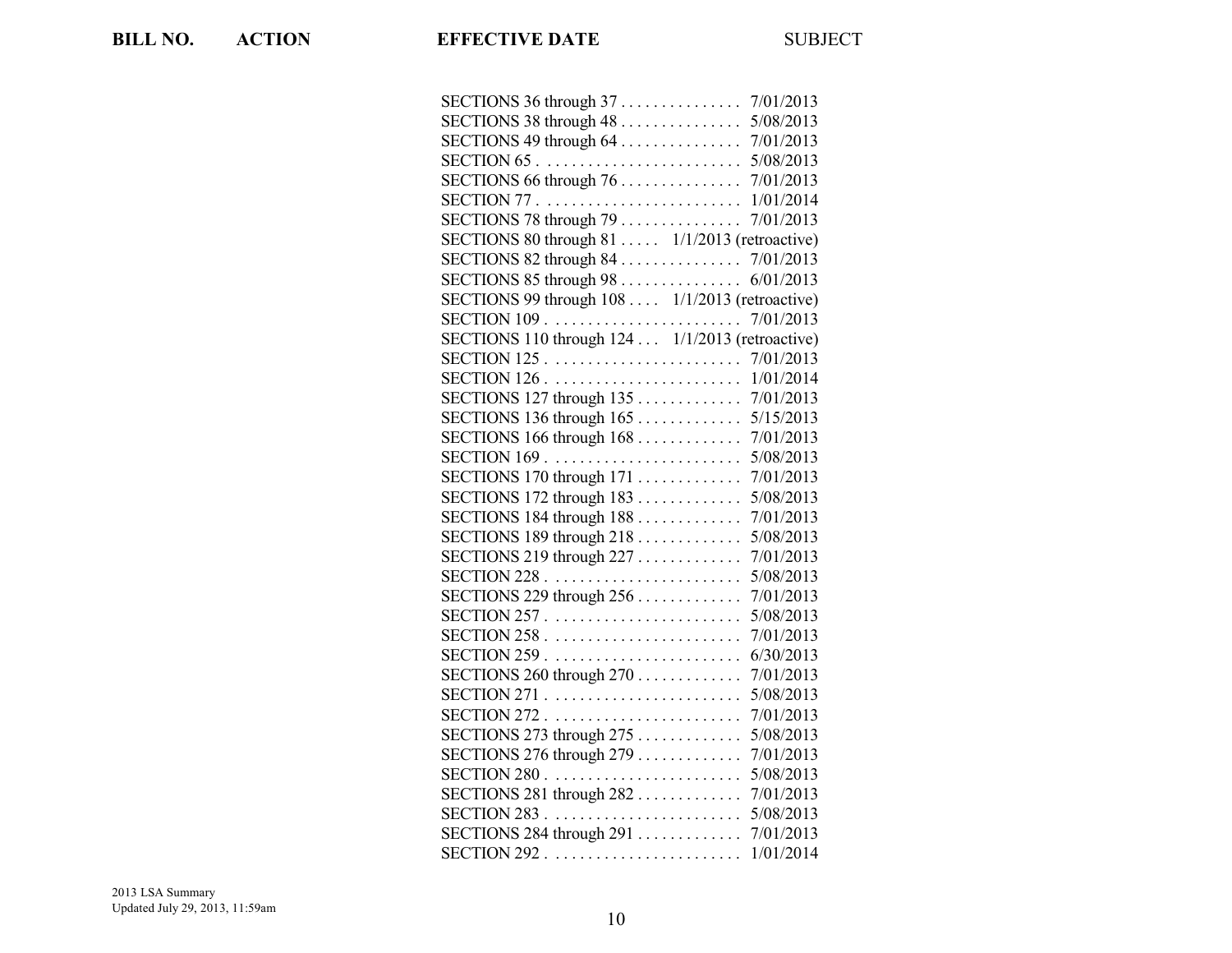| SECTION $346$ .<br>5/08/2013<br>SECTIONS $352$ through $353$<br>5/08/2013<br>SECTIONS 355 through 358  5/08/2013<br>SECTIONS 359 through 360 7/01/2013<br>SECTIONS 361 through 362. . 1/1/2013 (retroactive)<br>Indiana career council<br>S/4/15/2013<br>S/5/09/2013<br>SECTIONS 1 through 2 1/01/2013 (retroactive)<br>School scholarships<br>SECTIONS 14 through 18 7/01/2013<br>SECTION 19. $\ldots \ldots \ldots \ldots \ldots \ldots \ldots \ldots$ 5/09/2013<br>S/5/11/2013<br>Early education scholarship pilot<br>program<br>SECTIONS 1 through 13 7/01/2013<br>Remediation<br>S/5/11/2013<br>5/11/2013<br>S/5/06/2013<br>Various changes to the criminal code<br>SECTIONS 69 through 70<br>7/01/2013<br>SECTIONS 71 through $73$<br>7/01/2014<br>$SECTION 251$<br>7/01/2013<br>SECTIONS 252 through 316.<br>7/01/2014<br>7/01/2013 | <b>BILL NO.</b>        | <b>ACTION</b> | <b>EFFECTIVE DATE</b> | <b>SUBJECT</b> |  |
|---------------------------------------------------------------------------------------------------------------------------------------------------------------------------------------------------------------------------------------------------------------------------------------------------------------------------------------------------------------------------------------------------------------------------------------------------------------------------------------------------------------------------------------------------------------------------------------------------------------------------------------------------------------------------------------------------------------------------------------------------------------------------------------------------------------------------------------------|------------------------|---------------|-----------------------|----------------|--|
|                                                                                                                                                                                                                                                                                                                                                                                                                                                                                                                                                                                                                                                                                                                                                                                                                                             |                        |               |                       |                |  |
|                                                                                                                                                                                                                                                                                                                                                                                                                                                                                                                                                                                                                                                                                                                                                                                                                                             |                        |               |                       |                |  |
|                                                                                                                                                                                                                                                                                                                                                                                                                                                                                                                                                                                                                                                                                                                                                                                                                                             |                        |               |                       |                |  |
|                                                                                                                                                                                                                                                                                                                                                                                                                                                                                                                                                                                                                                                                                                                                                                                                                                             |                        |               |                       |                |  |
|                                                                                                                                                                                                                                                                                                                                                                                                                                                                                                                                                                                                                                                                                                                                                                                                                                             |                        |               |                       |                |  |
|                                                                                                                                                                                                                                                                                                                                                                                                                                                                                                                                                                                                                                                                                                                                                                                                                                             |                        |               |                       |                |  |
|                                                                                                                                                                                                                                                                                                                                                                                                                                                                                                                                                                                                                                                                                                                                                                                                                                             |                        |               |                       |                |  |
|                                                                                                                                                                                                                                                                                                                                                                                                                                                                                                                                                                                                                                                                                                                                                                                                                                             |                        |               |                       |                |  |
|                                                                                                                                                                                                                                                                                                                                                                                                                                                                                                                                                                                                                                                                                                                                                                                                                                             |                        |               |                       |                |  |
|                                                                                                                                                                                                                                                                                                                                                                                                                                                                                                                                                                                                                                                                                                                                                                                                                                             |                        |               |                       |                |  |
|                                                                                                                                                                                                                                                                                                                                                                                                                                                                                                                                                                                                                                                                                                                                                                                                                                             |                        |               |                       |                |  |
|                                                                                                                                                                                                                                                                                                                                                                                                                                                                                                                                                                                                                                                                                                                                                                                                                                             |                        |               |                       |                |  |
|                                                                                                                                                                                                                                                                                                                                                                                                                                                                                                                                                                                                                                                                                                                                                                                                                                             |                        |               |                       |                |  |
|                                                                                                                                                                                                                                                                                                                                                                                                                                                                                                                                                                                                                                                                                                                                                                                                                                             |                        |               |                       |                |  |
|                                                                                                                                                                                                                                                                                                                                                                                                                                                                                                                                                                                                                                                                                                                                                                                                                                             |                        |               |                       |                |  |
|                                                                                                                                                                                                                                                                                                                                                                                                                                                                                                                                                                                                                                                                                                                                                                                                                                             | <b>HEA 1002 (PL60)</b> |               |                       |                |  |
|                                                                                                                                                                                                                                                                                                                                                                                                                                                                                                                                                                                                                                                                                                                                                                                                                                             | HEA 1003 (PL211)       |               |                       |                |  |
|                                                                                                                                                                                                                                                                                                                                                                                                                                                                                                                                                                                                                                                                                                                                                                                                                                             |                        |               |                       |                |  |
|                                                                                                                                                                                                                                                                                                                                                                                                                                                                                                                                                                                                                                                                                                                                                                                                                                             |                        |               |                       |                |  |
|                                                                                                                                                                                                                                                                                                                                                                                                                                                                                                                                                                                                                                                                                                                                                                                                                                             |                        |               |                       |                |  |
|                                                                                                                                                                                                                                                                                                                                                                                                                                                                                                                                                                                                                                                                                                                                                                                                                                             |                        |               |                       |                |  |
|                                                                                                                                                                                                                                                                                                                                                                                                                                                                                                                                                                                                                                                                                                                                                                                                                                             | HEA 1004 (PL267)       |               |                       |                |  |
|                                                                                                                                                                                                                                                                                                                                                                                                                                                                                                                                                                                                                                                                                                                                                                                                                                             |                        |               |                       |                |  |
|                                                                                                                                                                                                                                                                                                                                                                                                                                                                                                                                                                                                                                                                                                                                                                                                                                             | HEA 1005 (PL268)       |               |                       |                |  |
|                                                                                                                                                                                                                                                                                                                                                                                                                                                                                                                                                                                                                                                                                                                                                                                                                                             |                        |               |                       |                |  |
|                                                                                                                                                                                                                                                                                                                                                                                                                                                                                                                                                                                                                                                                                                                                                                                                                                             | HEA 1006 (PL158)       |               |                       |                |  |
|                                                                                                                                                                                                                                                                                                                                                                                                                                                                                                                                                                                                                                                                                                                                                                                                                                             |                        |               |                       |                |  |
|                                                                                                                                                                                                                                                                                                                                                                                                                                                                                                                                                                                                                                                                                                                                                                                                                                             |                        |               |                       |                |  |
|                                                                                                                                                                                                                                                                                                                                                                                                                                                                                                                                                                                                                                                                                                                                                                                                                                             |                        |               |                       |                |  |
|                                                                                                                                                                                                                                                                                                                                                                                                                                                                                                                                                                                                                                                                                                                                                                                                                                             |                        |               |                       |                |  |
|                                                                                                                                                                                                                                                                                                                                                                                                                                                                                                                                                                                                                                                                                                                                                                                                                                             |                        |               |                       |                |  |
|                                                                                                                                                                                                                                                                                                                                                                                                                                                                                                                                                                                                                                                                                                                                                                                                                                             |                        |               |                       |                |  |
|                                                                                                                                                                                                                                                                                                                                                                                                                                                                                                                                                                                                                                                                                                                                                                                                                                             |                        |               |                       |                |  |
|                                                                                                                                                                                                                                                                                                                                                                                                                                                                                                                                                                                                                                                                                                                                                                                                                                             |                        |               |                       |                |  |
|                                                                                                                                                                                                                                                                                                                                                                                                                                                                                                                                                                                                                                                                                                                                                                                                                                             |                        |               |                       |                |  |
|                                                                                                                                                                                                                                                                                                                                                                                                                                                                                                                                                                                                                                                                                                                                                                                                                                             |                        |               |                       |                |  |
|                                                                                                                                                                                                                                                                                                                                                                                                                                                                                                                                                                                                                                                                                                                                                                                                                                             |                        |               |                       |                |  |
|                                                                                                                                                                                                                                                                                                                                                                                                                                                                                                                                                                                                                                                                                                                                                                                                                                             |                        |               |                       |                |  |
|                                                                                                                                                                                                                                                                                                                                                                                                                                                                                                                                                                                                                                                                                                                                                                                                                                             |                        |               |                       |                |  |
|                                                                                                                                                                                                                                                                                                                                                                                                                                                                                                                                                                                                                                                                                                                                                                                                                                             |                        |               |                       |                |  |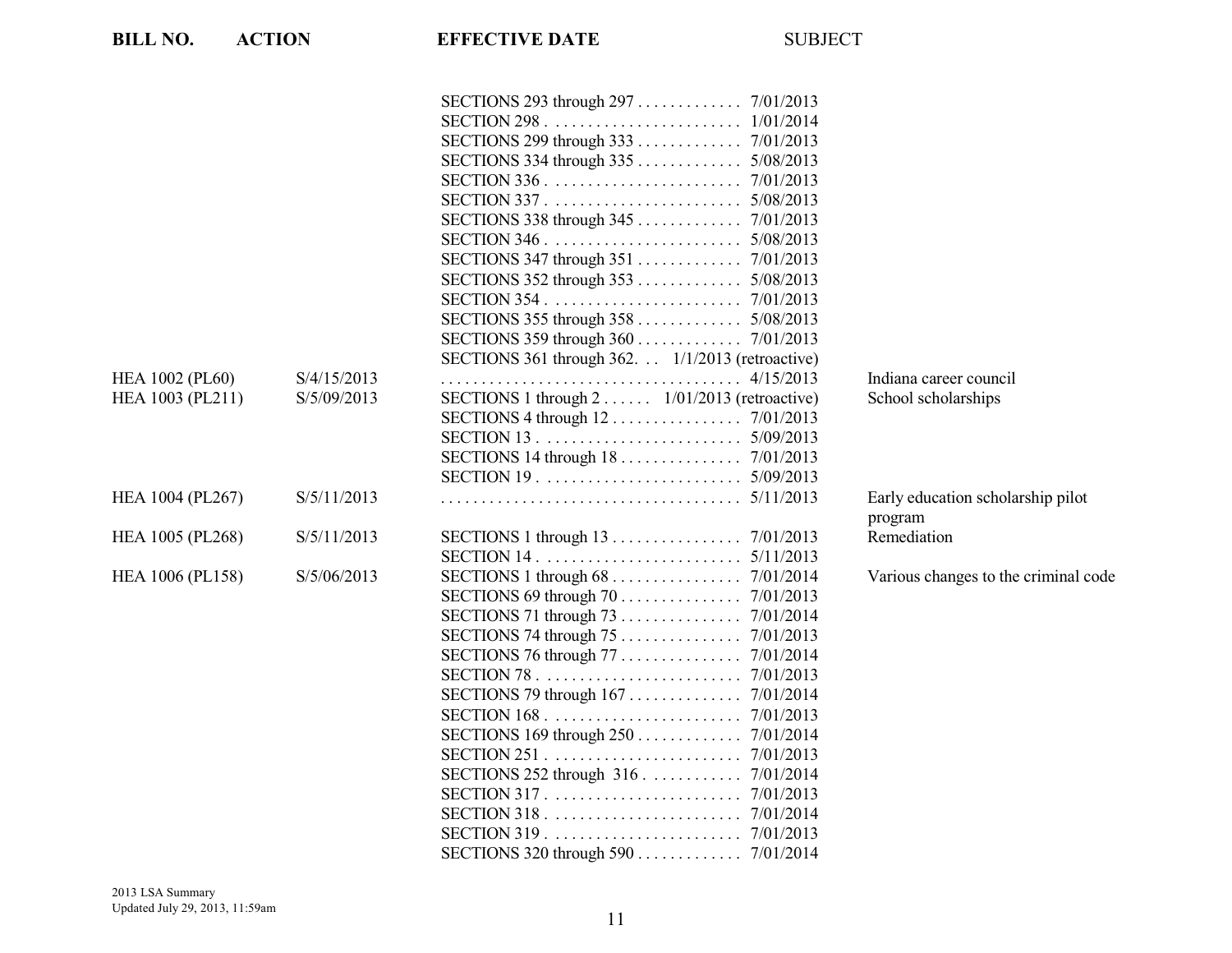|                        |             | SECTIONS 683 through 684<br>7/01/2013                                       |                             |
|------------------------|-------------|-----------------------------------------------------------------------------|-----------------------------|
| HEA 1011 (PL212)       | S/5/09/2013 | 5/09/2013                                                                   | Public mass t               |
| <b>HEA 1012 (PL17)</b> | S/4/01/2013 | 4/01/2013                                                                   | Sale of a publ              |
| HEA 1015 (PL94)        | S/4/29/2013 | 7/01/2013                                                                   | School safety               |
| HEA 1016 (PL95)        | S/4/29/2013 | 7/01/2013                                                                   | Problem solv                |
| HEA 1018 (PL93)        | S/4/26/2013 | 7/01/2013                                                                   | Financial inst<br>reduction |
| <b>HEA 1027 (PL96)</b> | S/4/29/2013 | 4/29/2013                                                                   | Civil immuni<br>emergency   |
| <b>HEA 1028 (PL61)</b> | S/4/15/2013 |                                                                             | State police d              |
| HEA 1029 (PL97)        | S/4/29/2013 |                                                                             | Adoption hist               |
| <b>HEA 1034 (PL98)</b> | S/4/29/2013 |                                                                             | Physical thera<br>referral  |
| <b>HEA 1037 (PL2)</b>  | S/3/27/2013 | 7/01/2013                                                                   | Railroad cros               |
| HEA 1038 (PL213)       | S/5/09/2013 |                                                                             | Blood donatio               |
|                        |             |                                                                             |                             |
|                        |             | SECTION $19. \ldots \ldots \ldots \ldots \ldots \ldots \ldots$<br>7/01/2013 |                             |
| HEA 1044 (PL138)       | S/5/02/2013 | 7/01/2013                                                                   | Public safety               |
|                        |             |                                                                             | and dementia                |
| HEA 1045 (PL139)       | S/5/02/2013 | 7/01/2013                                                                   | State airport s             |
| <b>HEA 1052 (PL62)</b> | S/4/15/2013 |                                                                             | Electronic me               |
| HEA 1053 (PL214)       | S/5/09/2013 |                                                                             | Sex offender                |
|                        |             |                                                                             |                             |
|                        |             | SECTIONS 3 through $14$<br>7/01/2013                                        |                             |
|                        |             | SECTIONS 15 through $29$<br>7/01/2014                                       |                             |
|                        |             | 7/01/2013                                                                   |                             |
|                        |             |                                                                             |                             |
|                        |             |                                                                             |                             |
|                        |             |                                                                             |                             |
|                        |             | SECTIONS 38 through $39$<br>7/01/2013                                       |                             |
|                        |             | 7/01/2014                                                                   |                             |
|                        |             | SECTIONS 41 through $43$<br>7/01/2013                                       |                             |
|                        |             |                                                                             |                             |
|                        |             | 7/01/2013                                                                   |                             |
| <b>HEA 1054 (PL86)</b> | S/4/24/2013 |                                                                             | Secretary of s              |
|                        |             |                                                                             |                             |

Public mass transportation Sale of a public school building<br>School safety Problem solving courts Financial institutions tax rate reduction Civil immunity for services in emergency State police death benefit Adoption history information Physical therapy services without a referral Railroad crossings Blood donation testing

Public safety training on Alzheimer's and dementia State airport systems plan Electronic meetings Sex offender registration

Secretary of state filings and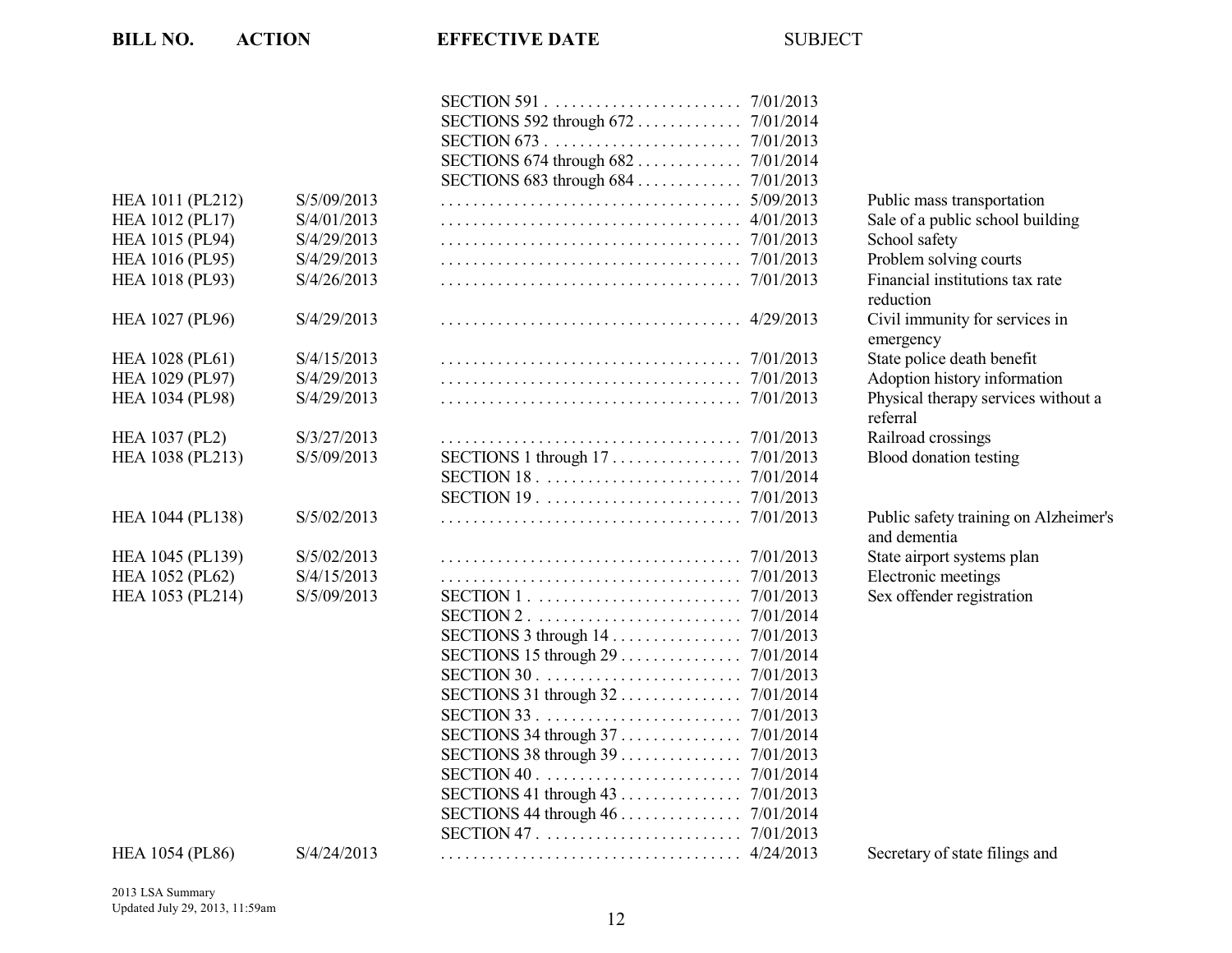| HEA 1055 (PL140)       | S/5/02/2013    |
|------------------------|----------------|
| <b>HEA 1056 (PL99)</b> | S/4/29/2013    |
| HEA 1057 (PL160)       | S/5/07/2013    |
| HEA 1061 (PL100)       | S/4/29/2013    |
| HEA 1067 (PL141)       | S/5/02/2013    |
| HEA 1068 (PL215)       | S/5/09/2013    |
| HEA 1069 (PL142)       | S/5/02/2013    |
| HEA 1070 (PL157)       | WSOG/4/30/2013 |
| HEA 1077 (PL36)        | S/4/08/2013    |
| HEA 1079 (PL18)        | S/4/01/2013    |
| HEA 1080 (PL101)       | S/4/29/2013    |
| HEA 1081 (PL216)       | S/5/09/2013    |

| <b>HEA 1055 (PL140)</b><br><b>HEA 1056 (PL99)</b><br><b>HEA 1057 (PL160)</b>  | S/5/02/2013<br>S/4/29/2013<br>S/5/07/2013 |                                                                                                         | Emergency rul<br>Probate and tr<br>Prosecuting at        |
|-------------------------------------------------------------------------------|-------------------------------------------|---------------------------------------------------------------------------------------------------------|----------------------------------------------------------|
| <b>HEA 1061 (PL100)</b><br><b>HEA 1067 (PL141)</b><br><b>HEA 1068 (PL215)</b> | S/4/29/2013<br>S/5/02/2013<br>S/5/09/2013 |                                                                                                         | fund<br>Warrick Coun<br>Federal fund e<br>Transportation |
| <b>HEA 1069 (PL142)</b><br><b>HEA 1070 (PL157)</b>                            | S/5/02/2013<br>WSOG/4/30/2013             |                                                                                                         | Outdoor event<br>Cloverdale for                          |
| <b>HEA 1077 (PL36)</b>                                                        | S/4/08/2013                               |                                                                                                         | Fund transfers                                           |
| <b>HEA 1079 (PL18)</b><br><b>HEA 1080 (PL101)</b>                             | S/4/01/2013<br>S/4/29/2013                |                                                                                                         | Mortgages and<br>Pension thirtee                         |
| <b>HEA 1081 (PL216)</b>                                                       | S/5/09/2013                               | SECTIONS 1 through $2 \ldots \ldots \ldots$ 1/01/2013 (retroactive)<br>SECTION 5 1/1/2013 (retroactive) | Financial insti<br>credit                                |
|                                                                               |                                           | SECTIONS 7 through $9 \ldots 1/1/2013$ (retroactive)<br>SECTION 11 1/1/2013 (retroactive)               |                                                          |
|                                                                               |                                           |                                                                                                         |                                                          |
|                                                                               |                                           | SECTIONS 24 through 34 7/01/2013                                                                        |                                                          |
|                                                                               |                                           |                                                                                                         |                                                          |
|                                                                               |                                           |                                                                                                         |                                                          |
|                                                                               |                                           |                                                                                                         |                                                          |
|                                                                               |                                           |                                                                                                         |                                                          |
|                                                                               |                                           |                                                                                                         |                                                          |
|                                                                               |                                           |                                                                                                         |                                                          |

## recordings

Emergency rulemaking statute Probate and trust administration Prosecuting attorneys retirement fund Warrick County courts magistrate Federal fund exchange program Transportation relating to agriculture Outdoor event equipment Cloverdale food and beverage tax

Mortgages and liens on real property Pension thirteenth checks Financial institutions and consumer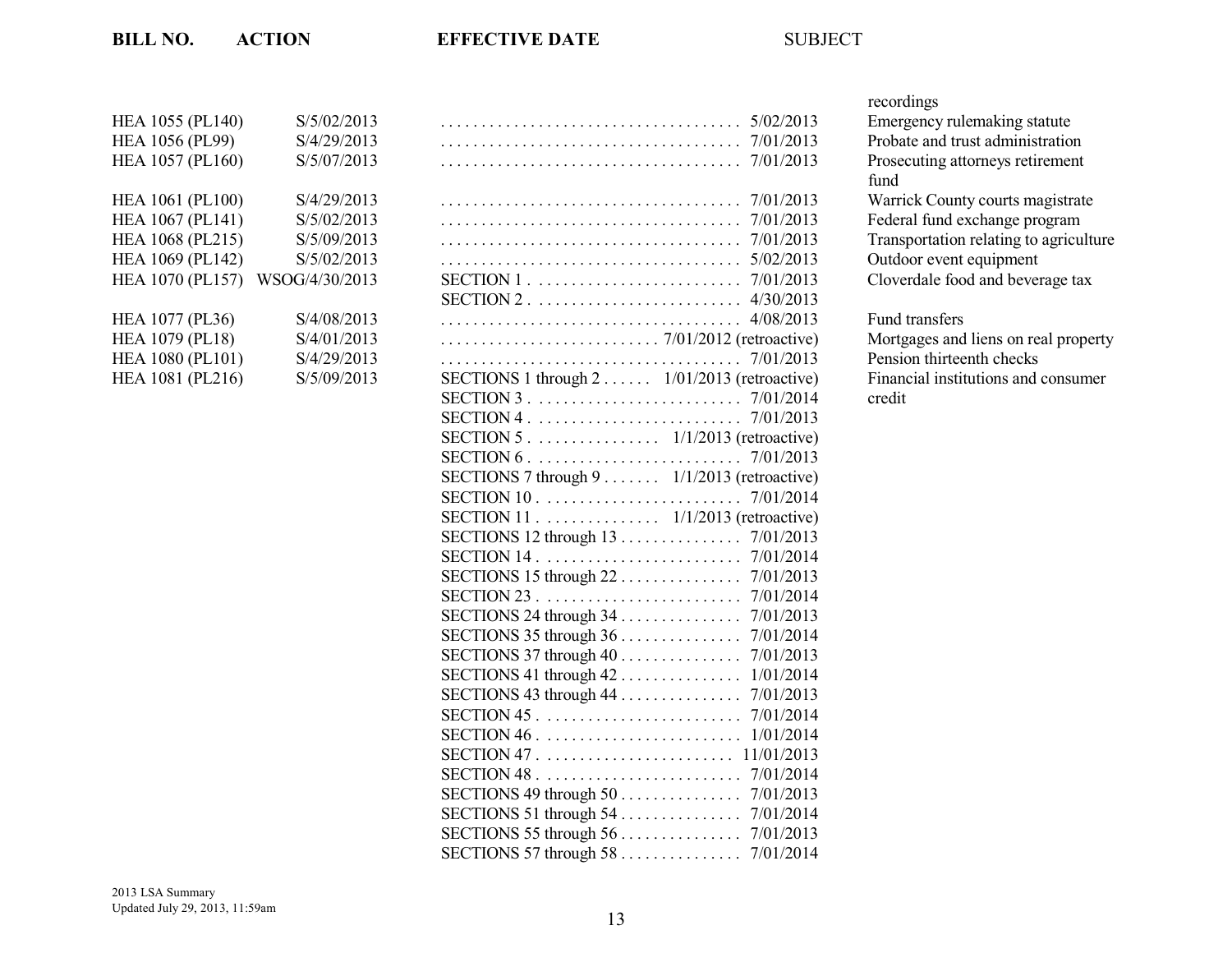| <b>BILL NO.</b>        | <b>ACTION</b> | <b>EFFECTIVE DATE</b>                                         | <b>SUBJECT</b> |                                                    |
|------------------------|---------------|---------------------------------------------------------------|----------------|----------------------------------------------------|
|                        |               |                                                               |                |                                                    |
| <b>HEA 1082 (PL37)</b> | S/4/08/2013   |                                                               | 7/01/2013      | Failure to sign vehicle registration               |
| HEA 1084 (PL231)       | S/5/10/2013   |                                                               | 7/01/2013      | Various property issues                            |
|                        |               |                                                               | 5/10/2013      |                                                    |
|                        |               |                                                               |                |                                                    |
|                        |               |                                                               |                |                                                    |
|                        |               |                                                               |                |                                                    |
| HEA 1093 (PL161)       | S/5/07/2013   |                                                               |                | Killing a law enforcement animal                   |
| HEA 1098 (PL63)        | S/4/15/2013   |                                                               |                | Noneconomic damages for uninsured<br>motorists     |
| HEA 1099 (PL102)       | S/4/29/2013   |                                                               |                | Physician assistants                               |
| HEA 1102 (PL103)       | S/4/29/2013   |                                                               |                | Executive sessions of public boards                |
| <b>HEA 1105 (PL3)</b>  | S/3/27/2013   |                                                               |                | Anatomic pathology services                        |
| HEA 1108 (PL104)       | S/4/29/2013   |                                                               |                | Sentencing alternatives for youthful               |
|                        |               |                                                               |                | offenders                                          |
| HEA 1110 (PL162)       | S/5/07/2013   |                                                               |                | Flexibility in use of school funds                 |
| <b>HEA 1111 (PL64)</b> | S/4/15/2013   |                                                               |                | Tactical emergency medicine                        |
| HEA 1112 (PL217)       | S/5/09/2013   |                                                               | 7/01/2013      | Write-in candidates                                |
| HEA 1116 (PL218)       | S/5/09/2013   | SECTIONS 1 through $19$                                       | 7/01/2013      | Property taxes                                     |
|                        |               | $SECTION 20 \ldots \ldots \ldots \ldots \ldots \ldots \ldots$ | 5/09/2013      |                                                    |
| HEA 1124 (PL143)       | S/5/02/2013   |                                                               |                | City and town court late payment<br>fees           |
| <b>HEA 1130 (PL4)</b>  | S/3/27/2013   |                                                               |                | Immediate detention                                |
| HEA 1132 (PL144)       | S/5/02/2013   |                                                               |                | Mortgage release by title insurance<br>companies   |
| HEA 1133 (PL65)        | S/4/15/2013   |                                                               |                | Use of food and beverage taxes                     |
| HEA 1135 (PL232)       | S/5/10/2013   |                                                               |                | Midwives                                           |
| HEA 1137 (PL163)       | S/5/07/2013   |                                                               |                | <b>IURC</b> review of extraterritorial water       |
|                        |               |                                                               |                | rates                                              |
| HEA 1145 (PL105)       | S/4/29/2013   |                                                               |                | Payments to political subdivisions or<br>utilities |
| <b>HEA 1148 (PL66)</b> | S/4/15/2013   |                                                               |                | Public employees' defined<br>contribution plan     |
| HEA 1151 (PL38)        | S/4/08/2013   |                                                               |                | Blue alert program                                 |
| HEA 1157 (PL219)       | S/5/09/2013   | SECTIONS $1$ through $2$<br>SECTION 3 1/01/2012 (retroactive) | 7/01/2013      | Various election law matters                       |

| Killing a law enforcement animal             |
|----------------------------------------------|
| Noneconomic damages for uninsured            |
| motorists                                    |
| Physician assistants                         |
| Executive sessions of public boards          |
| Anatomic pathology services                  |
| Sentencing alternatives for youthful         |
| offenders                                    |
| Flexibility in use of school funds           |
| Tactical emergency medicine                  |
| Write-in candidates                          |
| Property taxes                               |
|                                              |
| City and town court late payment             |
| fees                                         |
| Immediate detention                          |
|                                              |
| Mortgage release by title insurance          |
| companies                                    |
| Use of food and beverage taxes               |
| Midwives                                     |
| <b>IURC</b> review of extraterritorial water |
| rates                                        |
| Payments to political subdivisions or        |
| utilities                                    |
| Public employees' defined                    |
| contribution plan                            |
| Blue alert program                           |
| Various election law matters                 |
|                                              |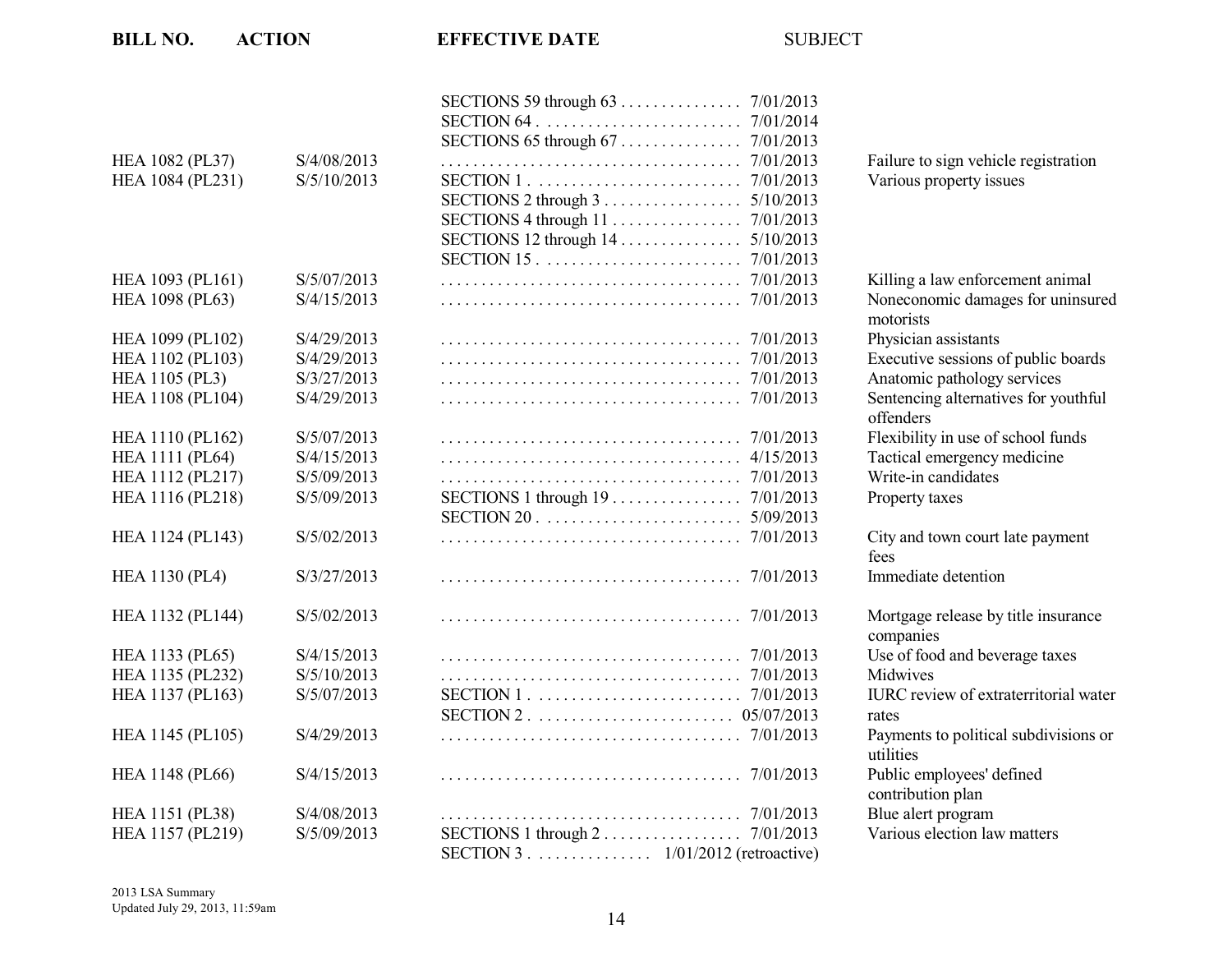|                  |             | SECTIONS 78 through 79.  1/1/2012 (retroactive)                            |                                                 |
|------------------|-------------|----------------------------------------------------------------------------|-------------------------------------------------|
|                  |             |                                                                            |                                                 |
|                  |             | SECTIONS 82 through $85$ $1/1/2012$ (retroactive)                          |                                                 |
|                  |             |                                                                            |                                                 |
|                  |             | SECTION 87 1/1/2012 (retroactive)                                          |                                                 |
|                  |             |                                                                            |                                                 |
|                  |             | SECTIONS 89 through 91  1/1/2012 (retroactive)                             |                                                 |
|                  |             |                                                                            |                                                 |
|                  |             |                                                                            |                                                 |
|                  |             |                                                                            |                                                 |
|                  |             |                                                                            |                                                 |
|                  |             |                                                                            |                                                 |
| HEA 1159 (PL220) | S/5/09/2013 |                                                                            | Liability for use of school facilities          |
| HEA 1169 (PL145) | S/5/02/2013 |                                                                            | Drainage issues                                 |
| HEA 1170 (PL67)  | S/4/15/2013 |                                                                            | Training 2000 program                           |
| HEA 1176 (PL221) | S/5/09/2013 | SECTIONS 1 through 5 7/01/2013                                             | Prohibited horse racing wagers                  |
|                  |             |                                                                            |                                                 |
|                  |             |                                                                            |                                                 |
| HEA 1179 (PL146) | S/5/02/2013 |                                                                            | Securities matters                              |
| HEA 1182 (PL164) | S/5/07/2013 |                                                                            | Physician order for scope of                    |
|                  |             |                                                                            | treatment forms                                 |
| HEA 1186 (PL147) | S/5/02/2013 |                                                                            | Incorporation of towns                          |
| HEA 1188 (PL222) | S/5/09/2013 | SECTIONS 1 through $3 \ldots \ldots \ldots \ldots \ldots 1/01/2014$        | Precious metal dealers                          |
|                  |             | SECTIONS 4 through $5 \ldots \ldots \ldots \ldots \ldots \ldots$ 7/01/2013 |                                                 |
|                  |             |                                                                            |                                                 |
|                  |             |                                                                            |                                                 |
|                  |             |                                                                            |                                                 |
| HEA 1190 (PL148) | S/5/02/2013 |                                                                            | Uninsured and underinsured motorist<br>coverage |
| HEA 1215 (PL19)  | S/4/01/2013 |                                                                            | Fire protection districts                       |
| HEA 1219 (PL106) | S/4/29/2013 |                                                                            | Privacy of law enforcement officer              |
|                  |             |                                                                            | addresses                                       |
| HEA 1222 (PL165) | S/5/07/2013 | SECTIONS 1 through $2 \ldots \ldots \ldots \ldots \ldots \ldots$ 7/01/2013 | Notice and procedural requirements              |
|                  |             |                                                                            |                                                 |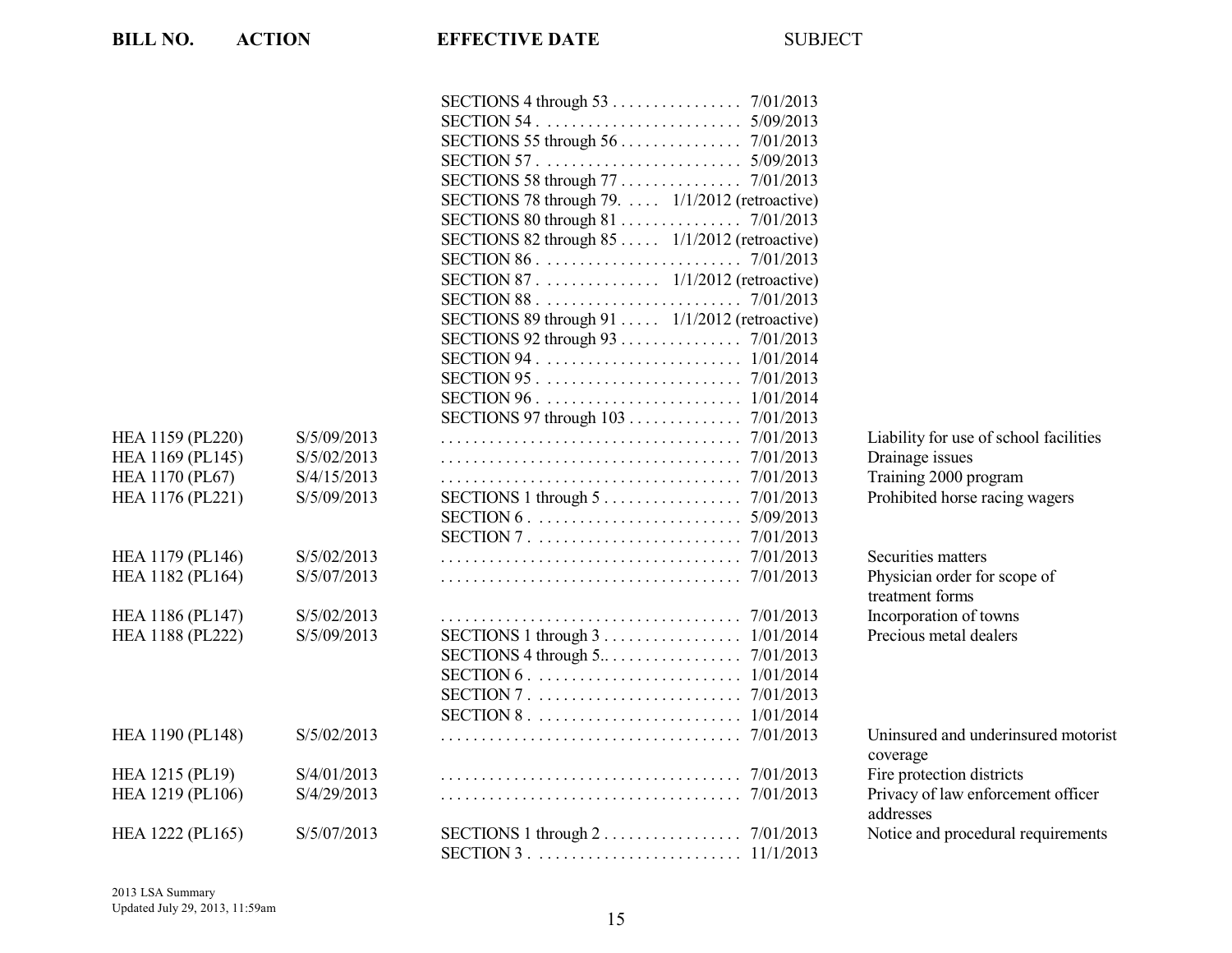|                        |             | SECTION 12. $\dots$ . $11/1/2010$ (retroactive)                            |                                      |
|------------------------|-------------|----------------------------------------------------------------------------|--------------------------------------|
|                        |             |                                                                            |                                      |
| HEA 1224 (PL39)        | S/4/08/2013 |                                                                            | UCC fund transfer provisions         |
| HEA 1225 (PL20)        | S/4/01/2013 |                                                                            | Sale of electronic cigarettes to     |
|                        |             |                                                                            | minors                               |
| <b>HEA 1242</b>        | V/5/08/2013 |                                                                            | Licensing of diabetes educators      |
| HEA 1246 (PL166)       | S/5/07/2013 |                                                                            | Indiana state museum                 |
| <b>HEA 1256 (PL5)</b>  | S/3/27/2013 |                                                                            | Unlawful possession of items in      |
|                        |             |                                                                            | penal facilities                     |
| <b>HEA 1261 (PL11)</b> | S/3/28/2013 |                                                                            | Property taxes in a covered county   |
| HEA 1262 (PL269)       | S/5/11/2013 |                                                                            | Alcohol server online and self-study |
|                        |             |                                                                            | training                             |
|                        |             |                                                                            |                                      |
|                        |             | SECTIONS 4 through $5 \ldots \ldots \ldots \ldots \ldots \ldots 5/11/2013$ |                                      |
| <b>HEA 1270 (PL68)</b> | S/4/15/2013 |                                                                            | TIF districts for housing programs   |
| <b>HEA 1276 (PL6)</b>  | S/3/27/2013 |                                                                            | Township board meetings              |
| HEA 1279 (PL107)       | S/4/29/2013 | SECTIONS $1$ through $2$<br>4/29/2013                                      | Special group and National Guard     |
|                        |             |                                                                            | license plates                       |
|                        |             |                                                                            |                                      |
|                        |             | SECTIONS 5 through 8 7/01/2013                                             |                                      |
|                        |             | 4/29/2013                                                                  |                                      |
|                        |             | 7/01/2013                                                                  |                                      |
|                        |             | SECTIONS 11 through 20 4/29/2013                                           |                                      |
| HEA 1289 (PL108)       | S/4/29/2013 |                                                                            | Levee repair and reimbursement       |
| HEA 1293 (PL109)       | S/4/29/2013 |                                                                            | Artisan distiller's permit           |
| HEA 1295 (PL21)        | S/4/01/2013 |                                                                            | Indiana University school of public  |
|                        |             |                                                                            | health                               |
| HEA 1307 (PL270)       | S/5/11/2013 | SECTIONS 1 through $5 \ldots \ldots \ldots \ldots \ldots \ldots 5/11/2013$ | Extraterritorial utility rates and   |
|                        |             |                                                                            | charges                              |
|                        |             |                                                                            |                                      |
|                        |             |                                                                            |                                      |
| HEA 1310 (PL69)        | S/4/15/2013 |                                                                            | Bell requirements on a locomotive    |
| HEA 1311 (PL271)       | S/5/11/2013 | 7/01/2013                                                                  | Election matters                     |
| HEA 1312 (PL272)       | S/5/11/2013 | 7/01/2013                                                                  | EARN Indiana program                 |
| HEA 1313 (PL149)       | S/5/02/2013 | SECTION 1 . $\dots$ $3/01/2013$ (Retroactive)                              | Regulation of residential leases     |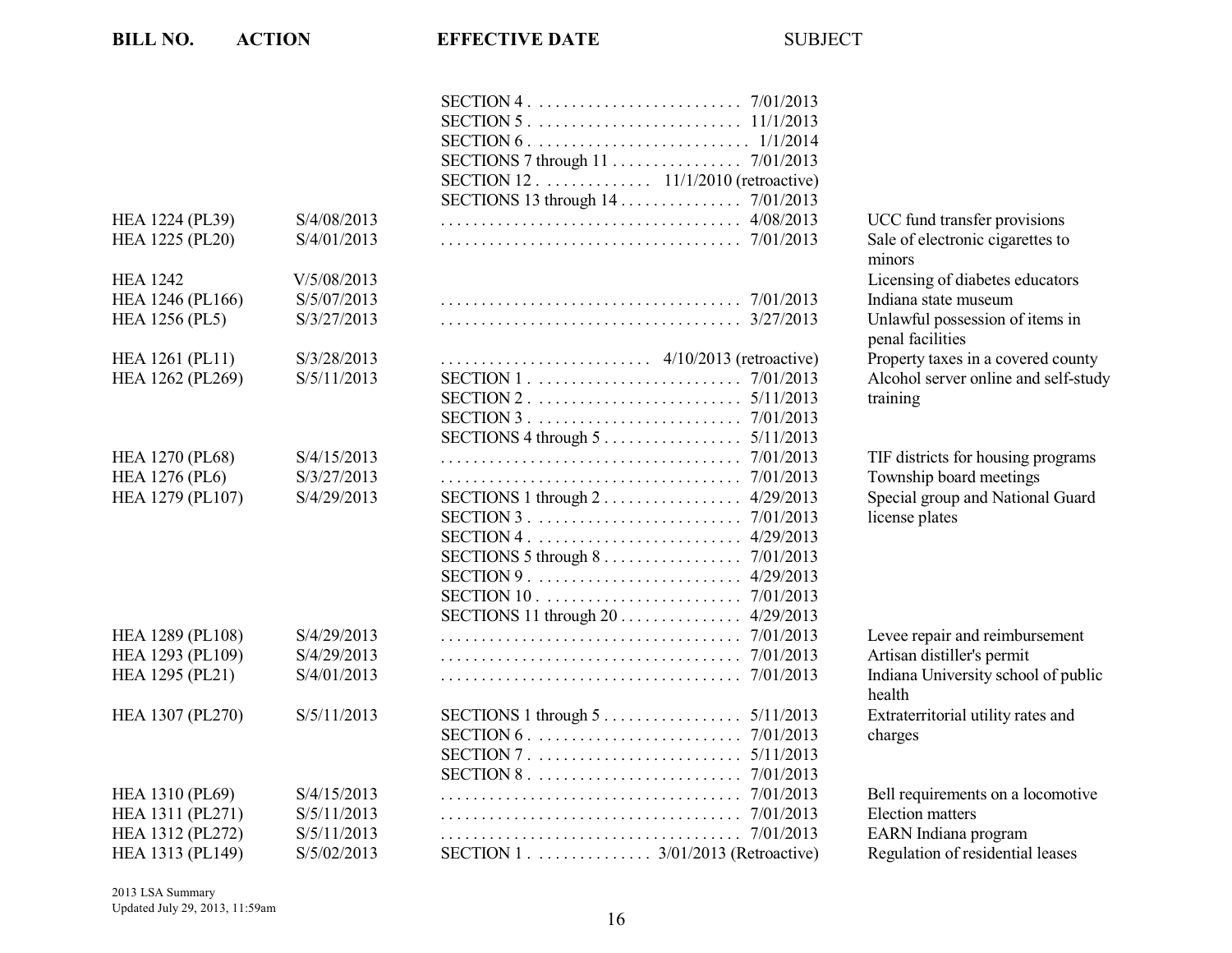| <b>BILL NO.</b>        | <b>ACTION</b> | <b>EFFECTIVE DATE</b>                                                           | <b>SUBJECT</b> |                                                      |
|------------------------|---------------|---------------------------------------------------------------------------------|----------------|------------------------------------------------------|
|                        |               | SECTION 3 3/01/2013 (Retroactive)                                               |                |                                                      |
| HEA 1314 (PL273)       | S/5/11/2013   | SECTION 30. $\ldots \ldots \ldots \ldots \ldots \ldots \ldots \ldots$ 7/01/2013 |                | Proprietary education                                |
| HEA 1315 (PL274)       | S/5/11/2013   |                                                                                 |                | Biosimilar biological products                       |
| HEA 1317 (PL110)       | S/4/29/2013   |                                                                                 |                | Land banks and tax sale issues                       |
| HEA 1320 (PL275)       | S/5/11/2013   |                                                                                 |                | Worker's compensation                                |
| HEA 1321 (PL276)       | S/5/11/2013   |                                                                                 |                | Insurance matters                                    |
| <b>HEA 1322 (PL70)</b> | S/4/15/2013   |                                                                                 |                | Certificates of insurance                            |
| HEA 1324 (PL277)       | S/5/11/2013   |                                                                                 |                | Motor fuels                                          |
|                        |               |                                                                                 |                |                                                      |
|                        |               |                                                                                 |                |                                                      |
|                        |               |                                                                                 |                |                                                      |
|                        |               | SECTIONS 16 through 17 7/01/2013                                                |                |                                                      |
| HEA 1325 (PL71)        | S/4/15/2013   |                                                                                 |                | Mobile support unit personnel for<br>disaster relief |
| HEA 1328 (PL278)       | S/5/11/2013   |                                                                                 |                | School health care clinic pilot project              |
|                        |               |                                                                                 |                |                                                      |
|                        |               | SECTIONS 27 through 28 7/01/2013                                                |                |                                                      |
|                        |               |                                                                                 | 5/11/2013      |                                                      |
| HEA 1333 (PL279)       | S/5/11/2013   |                                                                                 |                | County officials' training                           |
| HEA 1334 (PL223)       | S/5/09/2013   | SECTIONS 1 through $2 \ldots \ldots \ldots \ldots \ldots \ldots$ 7/01/2013      |                | Liability insurance for Indiana<br>teachers          |
|                        |               | SECTIONS 3 through $6 \ldots \ldots \ldots \ldots \ldots 5/09/2013$             |                |                                                      |
| HEA 1338 (PL280)       | S/5/11/2013   | SECTIONS 1 through $2 \ldots \ldots \ldots \ldots \ldots \ldots$ 7/01/2013      |                | Charter school administration                        |
|                        |               |                                                                                 |                |                                                      |
|                        |               |                                                                                 |                |                                                      |
| HEA 1341 (PL111)       | S/4/29/2013   |                                                                                 |                | Standard transcripts and college<br>applications     |
| HEA 1347 (PL22)        | S/4/01/2013   |                                                                                 |                | Chaplain driving personal vehicle to<br>emergency    |
| HEA 1348 (PL281)       | S/5/11/2013   |                                                                                 |                | Administration of scholarships and                   |
|                        |               |                                                                                 |                | grants                                               |
|                        |               |                                                                                 |                |                                                      |
|                        |               |                                                                                 |                |                                                      |
|                        |               | SECTIONS 5 through 7 9/01/2013                                                  |                |                                                      |
|                        |               |                                                                                 |                |                                                      |
|                        |               |                                                                                 |                |                                                      |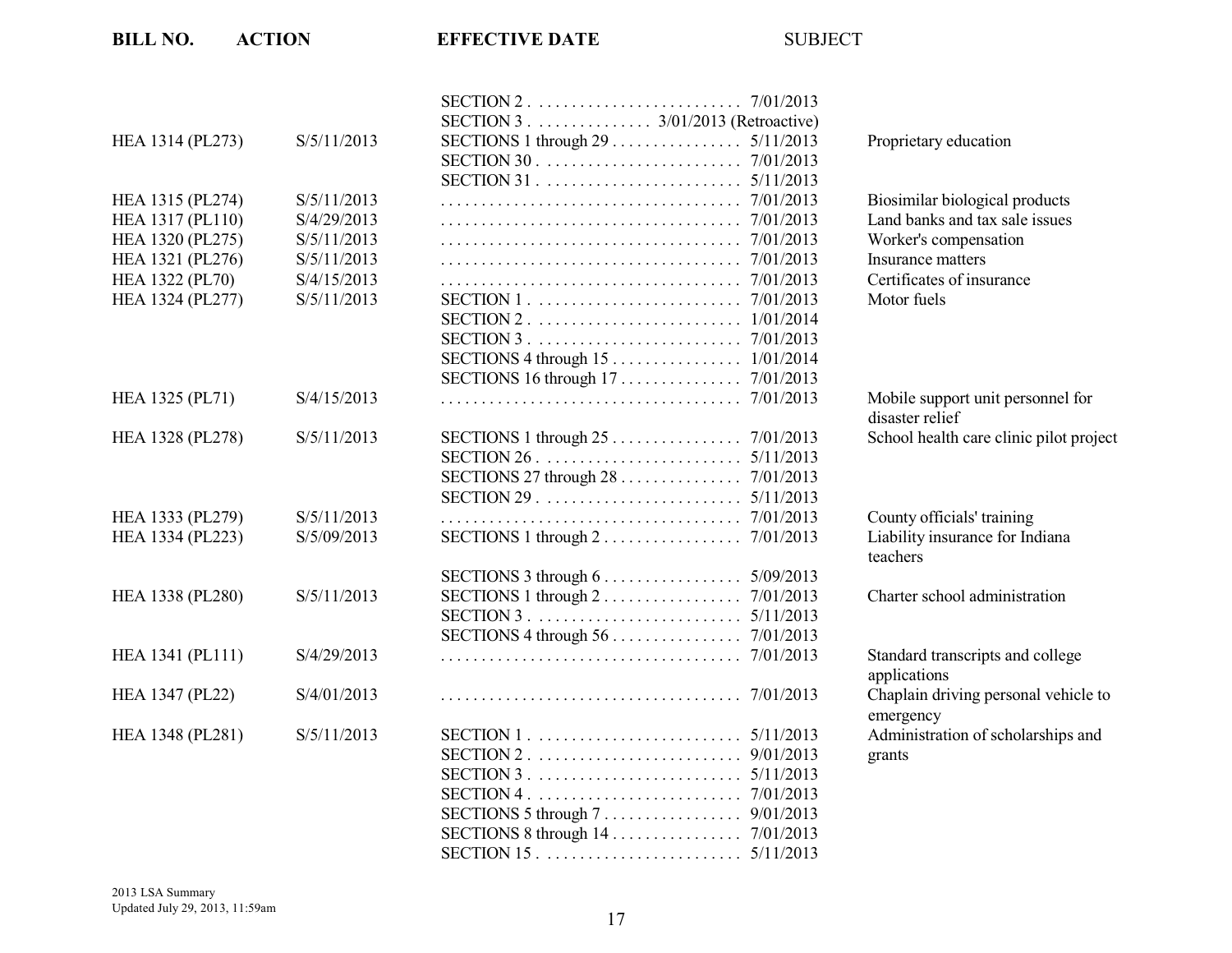| <b>BILL NO.</b>        | <b>ACTION</b>              | <b>EFFECTIVE DATE</b>                                                                    | <b>SUBJECT</b> |                          |
|------------------------|----------------------------|------------------------------------------------------------------------------------------|----------------|--------------------------|
|                        |                            |                                                                                          |                |                          |
|                        |                            |                                                                                          |                |                          |
|                        |                            |                                                                                          |                |                          |
|                        |                            |                                                                                          |                |                          |
|                        |                            |                                                                                          |                |                          |
|                        |                            |                                                                                          |                |                          |
|                        |                            | SECTIONS 27 through 29 9/01/2013                                                         |                |                          |
|                        |                            | SECTIONS 31 through $33$                                                                 | 5/11/2013      |                          |
|                        |                            |                                                                                          | 9/01/2013      |                          |
|                        |                            |                                                                                          | 7/01/2013      |                          |
|                        |                            | $SECTION 35$                                                                             | 5/11/2013      |                          |
| HEA 1357 (PL167)       | S/5/07/2013<br>S/3/27/2013 |                                                                                          |                | School admir             |
| <b>HEA 1359 (PL7)</b>  | S/5/02/2013                |                                                                                          |                | Age-restricte            |
| HEA 1372 (PL150)       |                            |                                                                                          |                | Knowledge in             |
|                        |                            |                                                                                          |                | broker                   |
|                        |                            |                                                                                          |                |                          |
| HEA 1374 (PL168)       | S/5/07/2013                |                                                                                          |                | Customer-ger             |
| HEA 1376 (PL151)       | S/5/02/2013                | SECTIONS 1 through $8 \ldots \ldots \ldots \ldots \ldots \ldots \ldots \ldots$ 7/01/2013 |                | Various priva            |
|                        |                            |                                                                                          | 5/02/2013      |                          |
|                        |                            | SECTION 10. $\ldots \ldots \ldots \ldots \ldots \ldots \ldots \ldots$ 7/01/2013          |                |                          |
| <b>HEA 1380 (PL8)</b>  | S/3/27/2013                |                                                                                          |                | Port authority           |
|                        |                            |                                                                                          |                | products                 |
| HEA 1381 (PL282)       | S/5/11/2013                |                                                                                          |                | Public school            |
| HEA 1382 (PL283)       | S/5/11/2013                |                                                                                          | 7/01/2013      | Controlled su            |
| HEA 1386 (PL152)       | S/5/02/2013                |                                                                                          | 7/01/2013      | Motor vehicle            |
| HEA 1387 (PL169)       | S/5/07/2013                |                                                                                          | 7/01/2013      | Local veteran            |
|                        |                            | SECTIONS 2 through $6$                                                                   | 5/07/2013      |                          |
| <b>HEA 1389 (PL9)</b>  | S/3/27/2013                |                                                                                          | 7/01/2013      | Veterinarians            |
| HEA 1391 (PL153)       | S/5/02/2013                |                                                                                          | 5/02/2013      | Election adm             |
| HEA 1392 (PL112)       | S/4/29/2013                |                                                                                          | 7/01/2013      | Restricting cr<br>checks |
| HEA 1393 (PL284)       | S/5/11/2013                |                                                                                          |                | Judicial techn           |
| <b>HEA 1394 (PL40)</b> | S/4/08/2013                |                                                                                          |                | Various busir            |
| HEA 1423 (PL285)       | S/5/11/2013                |                                                                                          | 7/01/2013      | Antibullying             |
|                        |                            |                                                                                          |                |                          |
|                        |                            | SECTIONS 3 through $6 \ldots \ldots \ldots \ldots \ldots \ldots$ 7/01/2013               |                |                          |
|                        |                            |                                                                                          |                |                          |
|                        |                            |                                                                                          |                |                          |
| HEA 1427 (PL286)       | S/5/11/2013                |                                                                                          |                | Various educ             |
|                        |                            | SECTIONS 4 through 6 1/01/2013 (retroactive)                                             |                |                          |

school administrators Age-restricted housing programs Inowledge imputed to real estate

Lustomer-generator <sup>7</sup>arious privacy issues

Port authority purchase of petroleum products Public school transfers Controlled substances Motor vehicle review board ocal veterans' service officers

Election administration Restricting criminal background checks udicial technology and automation <sup>7</sup> arious business law matters

<sup>7</sup> arious education matters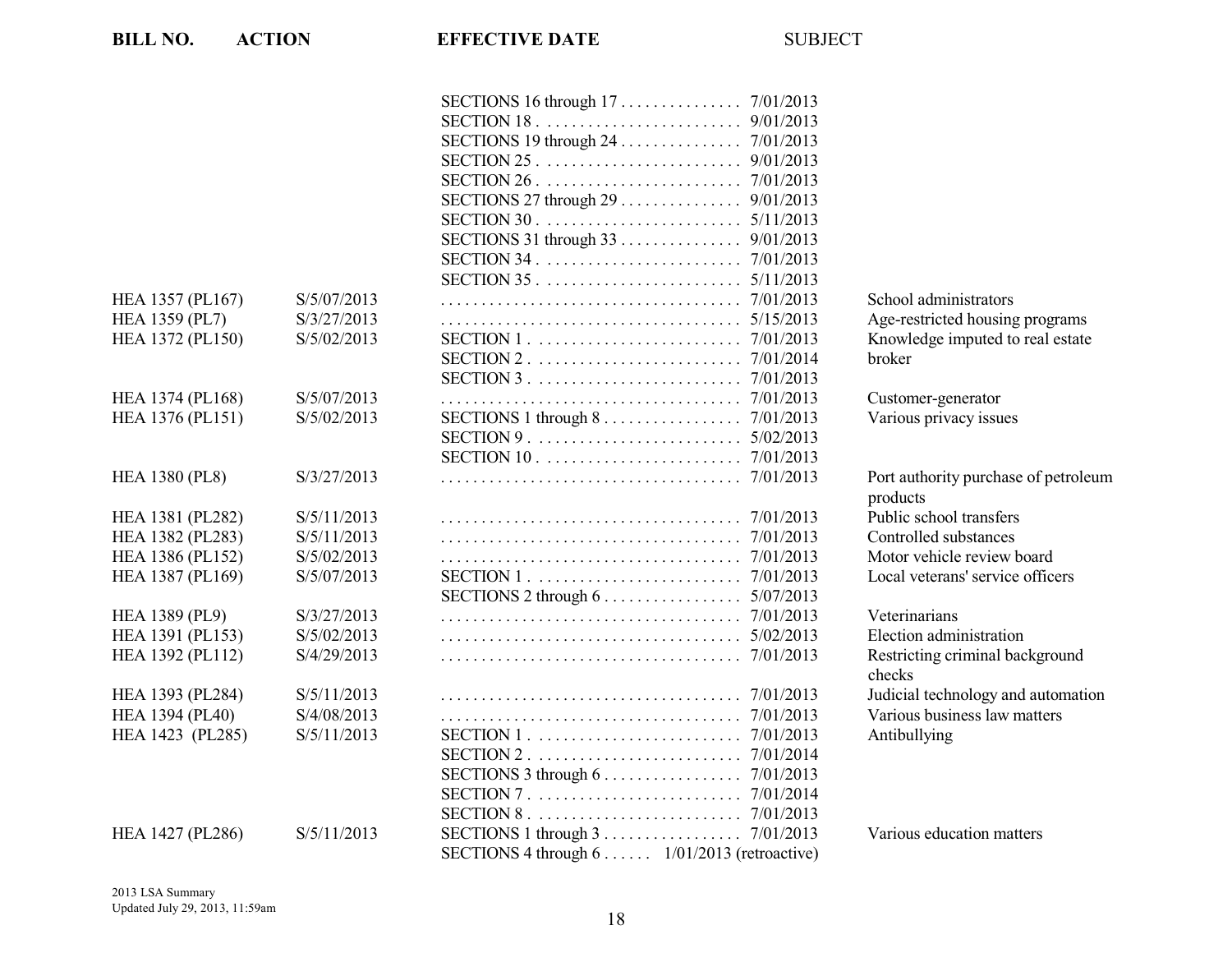| <b>BILL NO.</b>        | <b>ACTION</b> | <b>EFFECTIVE DATE</b>                                                                                                                                                                           | <b>SUBJECT</b> |                             |
|------------------------|---------------|-------------------------------------------------------------------------------------------------------------------------------------------------------------------------------------------------|----------------|-----------------------------|
|                        |               | SECTIONS 7 through 12 7/01/2013<br>SECTIONS 87 through 91  7/01/2011 (retroactive)<br>SECTIONS $105$ through $106$<br>SECTIONS 107 through 128 7/01/2013<br>SECTION 129 1/01/2013 (retroactive) | 5/11/2013      |                             |
| HEA 1441 (PL224)       | S/5/09/2013   |                                                                                                                                                                                                 |                | Valuable n                  |
| <b>HEA 1450 (PL72)</b> | S/4/15/2013   |                                                                                                                                                                                                 |                | Commuter                    |
| HEA 1457 (PL154)       | S/5/02/2013   |                                                                                                                                                                                                 |                | Unemployn                   |
| HEA 1458 (PL73)        | S/4/15/2013   |                                                                                                                                                                                                 |                | Departmen                   |
| HEA 1464 (PL113)       | S/4/29/2013   |                                                                                                                                                                                                 |                | Immunizati                  |
|                        |               |                                                                                                                                                                                                 |                | pharmacy s                  |
| HEA 1465 (PL114)       | S/4/29/2013   |                                                                                                                                                                                                 |                | <b>INSPECT</b> <sub>1</sub> |
| HEA 1477 (PL170)       | S/5/07/2013   |                                                                                                                                                                                                 |                | Cosmetolo                   |
| <b>HEA 1480 (PL10)</b> | S/3/27/2013   |                                                                                                                                                                                                 |                | Residential                 |
| HEA 1481 (PL135)       | S/4/30/2013   |                                                                                                                                                                                                 |                | Divisible lo<br>loads       |
| HEA 1482 (PL159)       | S/5/06/2013   |                                                                                                                                                                                                 |                | Expungem                    |
| HEA 1486 (PL115)       | S/4/29/2013   |                                                                                                                                                                                                 |                | Military tra                |
|                        |               |                                                                                                                                                                                                 |                | providers                   |
| HEA 1494 (PL287)       | S/5/11/2013   |                                                                                                                                                                                                 |                | National cr<br>checks for   |
| HEA 1497 (PL292)       | S/5/09/2013   |                                                                                                                                                                                                 |                | Sewer conn                  |
| HEA 1518 (PL74)        | S/4/15/2013   |                                                                                                                                                                                                 |                | State board                 |
| HEA 1519 (PL155)       | S/5/02/2013   |                                                                                                                                                                                                 |                | Donations                   |
|                        |               |                                                                                                                                                                                                 |                | and livesto                 |
| HEA 1536 (PL116)       | S/4/29/2013   |                                                                                                                                                                                                 |                | Solid wast                  |
| HEA 1544 (PL233)       | S/5/10/2013   | SECTIONS $1$ through $3$                                                                                                                                                                        | 5/10/2013      | Various tax                 |
|                        |               |                                                                                                                                                                                                 |                |                             |
|                        |               |                                                                                                                                                                                                 |                |                             |
|                        |               | SECTIONS 6 through $8 \ldots \ldots \ldots \ldots \ldots \ldots$ 7/01/2013                                                                                                                      |                |                             |
|                        |               |                                                                                                                                                                                                 |                |                             |
|                        |               |                                                                                                                                                                                                 |                |                             |
| HEA 1545 (PL288)       | S/5/11/2013   | SECTIONS 1 through $2 \ldots \ldots \ldots \ldots \ldots 1/01/2014$                                                                                                                             |                | Tax credits                 |
|                        |               | SECTION 3 3/01/2013 (retroactive)                                                                                                                                                               |                |                             |
|                        |               |                                                                                                                                                                                                 |                |                             |
|                        |               | SECTIONS 21 through 22 1/01/2014                                                                                                                                                                |                |                             |

Valuable metal and scrap vehicles Commuter transportation districts Unemployment insurance Department of toxicology fees Immunizations by pharmacists and pharmacy students INSPECT program Cosmetologists Residential onsite sewage systems Divisible load permits for overweight loads Expungement Military trained emergency medical providers National criminal history background checks for child care Sewer connections State board of nursing Donations of agricultural products and livestock Solid waste management districts Various tax matters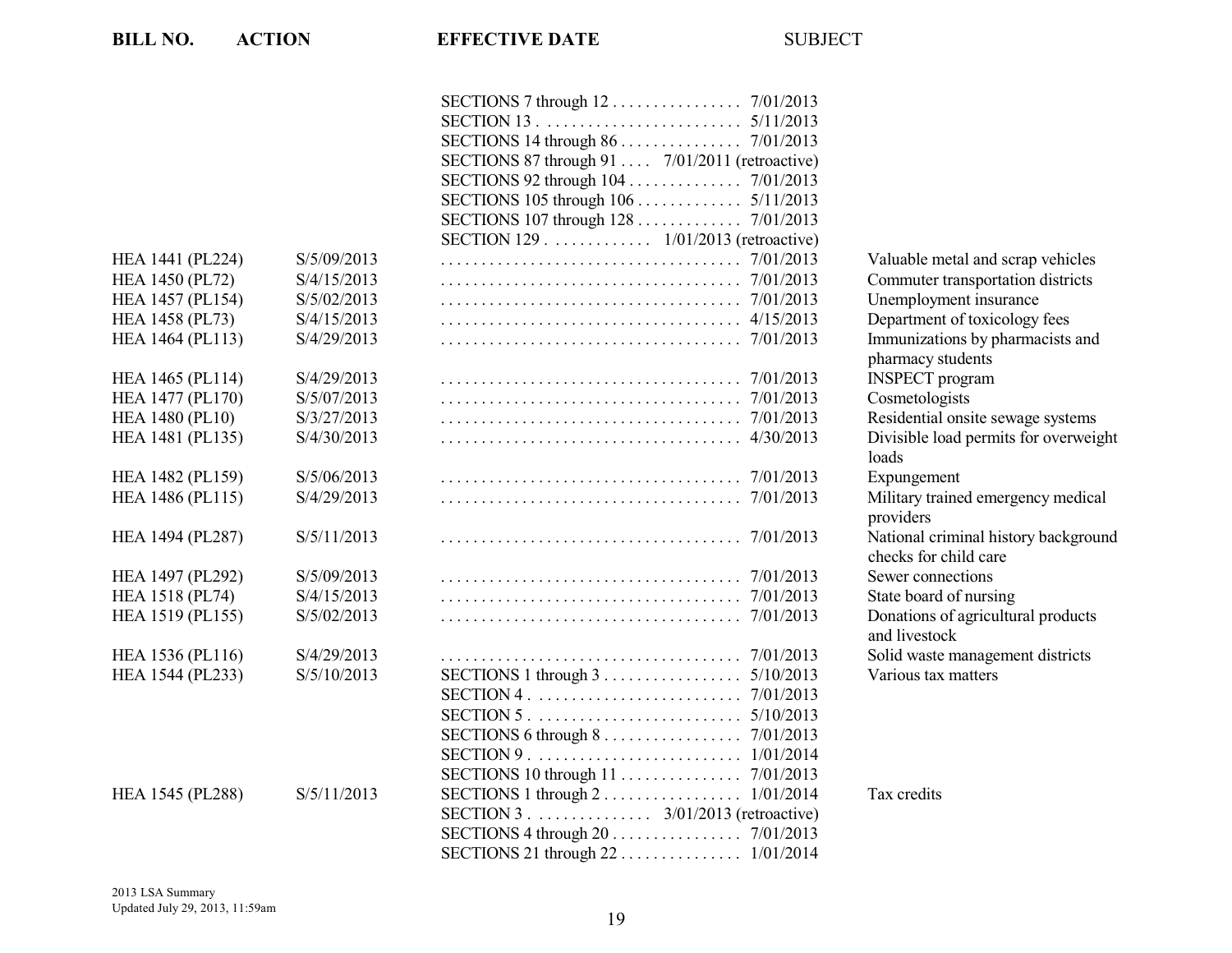| <b>BILL NO.</b><br><b>ACTION</b> |             | <b>EFFECTIVE DATE</b>                                                                                      | <b>SUBJECT</b> |                                |
|----------------------------------|-------------|------------------------------------------------------------------------------------------------------------|----------------|--------------------------------|
|                                  |             |                                                                                                            |                |                                |
|                                  |             |                                                                                                            |                |                                |
|                                  |             |                                                                                                            |                |                                |
|                                  |             |                                                                                                            |                |                                |
|                                  |             |                                                                                                            |                |                                |
|                                  |             | SECTIONS 44 through 46 1/01/2014                                                                           |                |                                |
|                                  |             |                                                                                                            |                |                                |
|                                  |             |                                                                                                            |                |                                |
|                                  |             |                                                                                                            |                |                                |
|                                  |             |                                                                                                            |                |                                |
|                                  |             |                                                                                                            |                |                                |
|                                  |             |                                                                                                            |                |                                |
|                                  |             |                                                                                                            |                |                                |
|                                  |             |                                                                                                            |                |                                |
|                                  |             |                                                                                                            |                |                                |
|                                  |             | SECTION 73 . $\ldots$ 1/01/2007 (retroactive)                                                              |                |                                |
|                                  |             | SECTION 74 1/01/2011 (retroactive)                                                                         |                |                                |
|                                  |             |                                                                                                            |                |                                |
| HEA 1546 (PL293(ts))             | O/6/12/2013 | SECTIONS 1 through $3 \ldots \ldots \ldots \ldots \ldots \ldots$ 6/12/2013                                 |                | Tax administration             |
|                                  |             |                                                                                                            |                |                                |
|                                  |             |                                                                                                            |                |                                |
|                                  |             |                                                                                                            |                |                                |
|                                  |             | SECTIONS 7 through $9 \ldots \ldots \ldots \ldots \ldots \ldots \ldots \ldots \ldots \ldots \ldots \ldots$ |                |                                |
|                                  |             | SECTION 10. $\ldots \ldots \ldots \ldots \ldots \ldots \ldots \ldots \ldots 1/01/2014$                     |                |                                |
|                                  |             |                                                                                                            |                |                                |
|                                  |             |                                                                                                            |                |                                |
|                                  |             | SECTIONS 13 through 19. 7/1/2013                                                                           |                |                                |
|                                  |             | SECTION 20 through 25 1/01/2014                                                                            |                |                                |
|                                  |             |                                                                                                            |                |                                |
|                                  |             |                                                                                                            |                |                                |
|                                  |             | SECTIONS 30 through 34 7/1/2013                                                                            |                |                                |
|                                  |             |                                                                                                            |                |                                |
|                                  |             |                                                                                                            |                |                                |
|                                  |             |                                                                                                            |                |                                |
|                                  |             |                                                                                                            |                |                                |
|                                  |             |                                                                                                            |                |                                |
|                                  |             |                                                                                                            |                |                                |
| HEA 1558 (PL75)                  | S/4/15/2013 |                                                                                                            |                | Long term care insurance       |
| HEA 1560 (PL23)                  | S/4/01/2013 |                                                                                                            |                | Rollovers of school retirement |